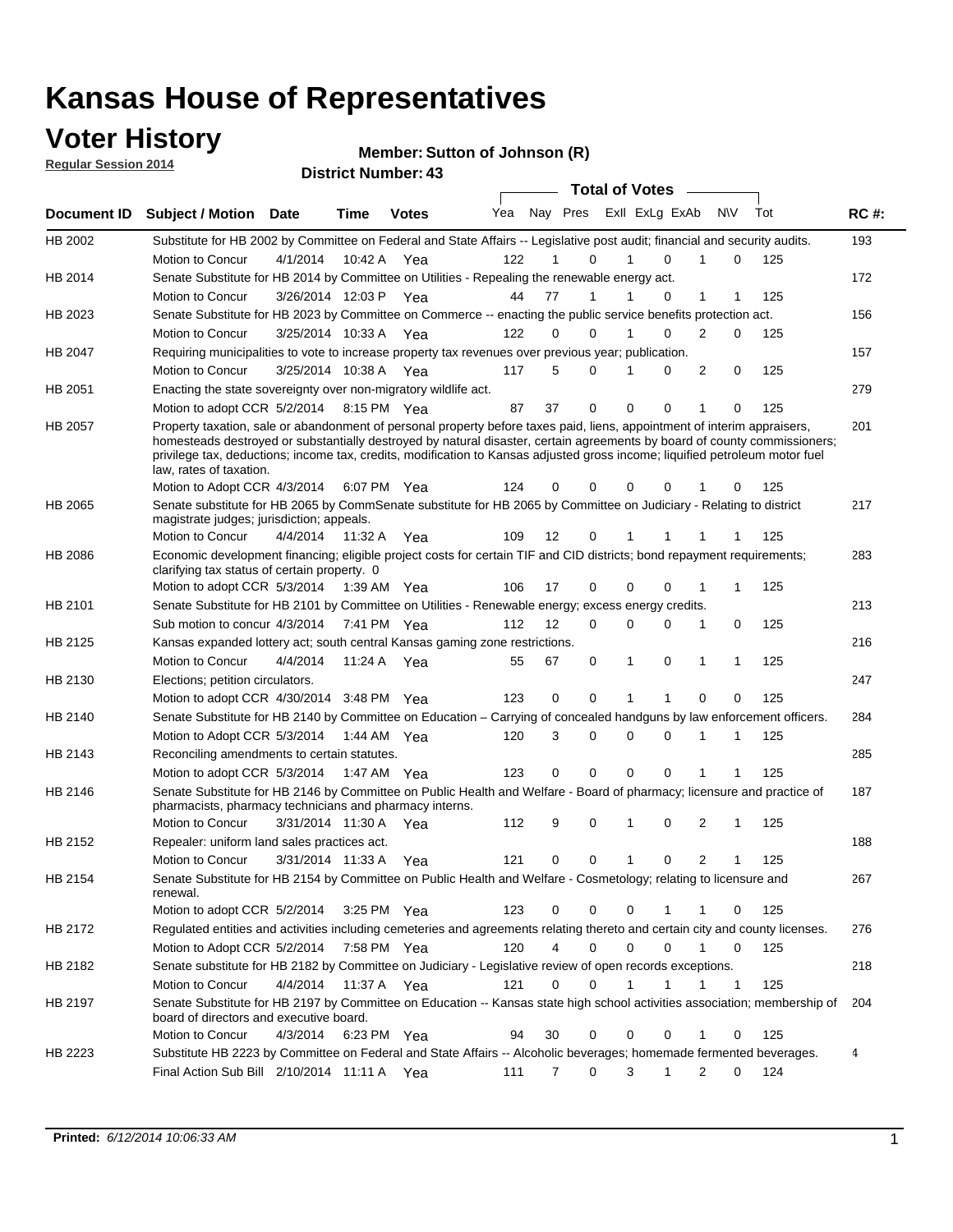# **Voter History**<br> **Regular Session 2014**

|                             |                                                                                                                                                                                                                                                                                                                                                                                                                                                                                                                                                                                                                                                                                                                                                                                                                                                                                                     |                       |             |                            | Member: Sutton of Johnson (R) |                |                         |                       |              |             |                |     |     |             |
|-----------------------------|-----------------------------------------------------------------------------------------------------------------------------------------------------------------------------------------------------------------------------------------------------------------------------------------------------------------------------------------------------------------------------------------------------------------------------------------------------------------------------------------------------------------------------------------------------------------------------------------------------------------------------------------------------------------------------------------------------------------------------------------------------------------------------------------------------------------------------------------------------------------------------------------------------|-----------------------|-------------|----------------------------|-------------------------------|----------------|-------------------------|-----------------------|--------------|-------------|----------------|-----|-----|-------------|
| <b>Regular Session 2014</b> |                                                                                                                                                                                                                                                                                                                                                                                                                                                                                                                                                                                                                                                                                                                                                                                                                                                                                                     |                       |             | <b>District Number: 43</b> |                               |                |                         |                       |              |             |                |     |     |             |
|                             |                                                                                                                                                                                                                                                                                                                                                                                                                                                                                                                                                                                                                                                                                                                                                                                                                                                                                                     |                       |             |                            |                               |                |                         | <b>Total of Votes</b> |              |             |                |     |     |             |
| Document ID                 | <b>Subject / Motion Date</b>                                                                                                                                                                                                                                                                                                                                                                                                                                                                                                                                                                                                                                                                                                                                                                                                                                                                        |                       | Time        | <b>Votes</b>               | Yea                           |                | Nay Pres Exll ExLg ExAb |                       |              |             |                | N\V | Tot | <b>RC#:</b> |
| HB 2223                     | Substitute for HB 2223 by Committee on Federal and State Affairs-Alcoholic beverages; homemade fermented beverages;<br>microbrewery gallonage expanded; liquor license length of citizenship.                                                                                                                                                                                                                                                                                                                                                                                                                                                                                                                                                                                                                                                                                                       |                       |             |                            |                               |                |                         |                       |              |             |                |     |     | 205         |
|                             | Motion to Concur                                                                                                                                                                                                                                                                                                                                                                                                                                                                                                                                                                                                                                                                                                                                                                                                                                                                                    | 4/3/2014              |             | 6:27 PM Yea                | 115                           | 9              | 0                       |                       | 0            | 0           | 1              | 0   | 125 |             |
| HB 2231                     | Senate Substitute for Substitute for HB 2231 by Committee on Ways and Means - Appropriations for FY 2014, FY 2015, FY                                                                                                                                                                                                                                                                                                                                                                                                                                                                                                                                                                                                                                                                                                                                                                               |                       |             |                            |                               |                |                         |                       |              |             |                |     |     | 282         |
|                             | 2016, FY 2017 and FY 2018 for various state agencies; capital improvement projects; claims against the state.                                                                                                                                                                                                                                                                                                                                                                                                                                                                                                                                                                                                                                                                                                                                                                                       |                       |             |                            |                               |                |                         |                       |              |             |                |     |     |             |
|                             | Motion to adopt CCR 5/2/2014                                                                                                                                                                                                                                                                                                                                                                                                                                                                                                                                                                                                                                                                                                                                                                                                                                                                        |                       | 9:48 PM Yea |                            | 70                            | 54             | 0                       |                       | 0            | 0           | 1              | 0   | 125 |             |
| HB 2246                     | Substitute for HB 2246 by Committee on Commerce, Labor and Economic Development - Peer review for certain licensed<br>technical professions.                                                                                                                                                                                                                                                                                                                                                                                                                                                                                                                                                                                                                                                                                                                                                        |                       |             |                            |                               |                |                         |                       |              |             |                |     |     | 38          |
|                             | EFA Sub Bill                                                                                                                                                                                                                                                                                                                                                                                                                                                                                                                                                                                                                                                                                                                                                                                                                                                                                        | 2/21/2014 1:34 PM Yea |             |                            | 120                           | 0              | 0                       |                       |              | 0           | 2              | 1   | 124 |             |
| HB 2246                     | Substitute for HB 2246 by Committee on Commerce, Labor and Economic Development - Peer review for certain licensed<br>technical professions.                                                                                                                                                                                                                                                                                                                                                                                                                                                                                                                                                                                                                                                                                                                                                        |                       |             |                            |                               |                |                         |                       |              |             |                |     |     | 260         |
|                             | Motion to Concur                                                                                                                                                                                                                                                                                                                                                                                                                                                                                                                                                                                                                                                                                                                                                                                                                                                                                    | 5/2/2014              |             | 11:40 A Yea                | 124                           | 0              | 0                       |                       | 0            |             | 0              | 0   | 125 |             |
| HB 2272                     | Kansas expanded lottery act; southeast Kansas gaming zone; privilege fee and investment threshold amount reduced.                                                                                                                                                                                                                                                                                                                                                                                                                                                                                                                                                                                                                                                                                                                                                                                   |                       |             |                            |                               |                |                         |                       |              |             |                |     |     | 200         |
|                             | Motion to Concur                                                                                                                                                                                                                                                                                                                                                                                                                                                                                                                                                                                                                                                                                                                                                                                                                                                                                    | 4/2/2014              |             | 4:18 PM Yea                | 84                            | 36             |                         | 0                     | $\Omega$     | $\mathbf 0$ | 1              | 4   | 125 |             |
| HB 2296                     | Campaign finance; permitted uses of campaign funds; increased exemption amount for certain candidates; contributor<br>information; lobbyist filings.                                                                                                                                                                                                                                                                                                                                                                                                                                                                                                                                                                                                                                                                                                                                                |                       |             |                            |                               |                |                         |                       |              |             |                |     |     | 248         |
|                             | Motion to adopt CCR 4/30/2014 3:53 PM Yea                                                                                                                                                                                                                                                                                                                                                                                                                                                                                                                                                                                                                                                                                                                                                                                                                                                           |                       |             |                            | 119                           | 4              | 0                       |                       |              |             | 0              | 0   | 125 |             |
| HB 2296                     | Campaign finance; permitted uses of campaign funds; increased exemption amount for certain candidates; contributor<br>information; lobbyist filings.                                                                                                                                                                                                                                                                                                                                                                                                                                                                                                                                                                                                                                                                                                                                                |                       |             |                            |                               |                |                         |                       |              |             |                |     |     | 287         |
|                             | Motion to Override<br>Veto                                                                                                                                                                                                                                                                                                                                                                                                                                                                                                                                                                                                                                                                                                                                                                                                                                                                          | 5/30/2014 10:24 A Yea |             |                            | 96                            | 5              | 0                       |                       | 0            | 0           | 0              | 24  | 125 |             |
| HB 2298                     | Senate Sub for HB 2298 by Committee on Judiciary - Uniform controlled substances act. Senate Sub for HB 2298 by<br>Committee on Judiciary - Uniform controlled substances act.                                                                                                                                                                                                                                                                                                                                                                                                                                                                                                                                                                                                                                                                                                                      |                       |             |                            |                               |                |                         |                       |              |             |                |     |     | 209         |
|                             | Motion to Concur                                                                                                                                                                                                                                                                                                                                                                                                                                                                                                                                                                                                                                                                                                                                                                                                                                                                                    | 4/3/2014              |             | 6:40 PM Yea                | 123                           |                | 0                       |                       | 0            | 0           | 1              | 0   | 125 |             |
| HB 2303                     | Relating to driver's license fees; driving under the influence equipment fund.                                                                                                                                                                                                                                                                                                                                                                                                                                                                                                                                                                                                                                                                                                                                                                                                                      |                       |             |                            |                               |                |                         |                       |              |             |                |     |     | 1           |
|                             | Motion to adopt CCR 1/22/2014 11:45 A Yea                                                                                                                                                                                                                                                                                                                                                                                                                                                                                                                                                                                                                                                                                                                                                                                                                                                           |                       |             |                            | 109                           | 11             | 0                       |                       | $\mathbf{1}$ | 0           | 4              | 0   | 125 |             |
| HB 2312                     | Local governments; investment of idle funds; changes.                                                                                                                                                                                                                                                                                                                                                                                                                                                                                                                                                                                                                                                                                                                                                                                                                                               |                       |             |                            |                               |                |                         |                       |              |             |                |     |     | 253         |
|                             | Motion to Concur                                                                                                                                                                                                                                                                                                                                                                                                                                                                                                                                                                                                                                                                                                                                                                                                                                                                                    | 5/1/2014              |             | 4:31 PM Yea                | 123                           | $\overline{2}$ | 0                       |                       | 0            | $\Omega$    | $\Omega$       | 0   | 125 |             |
| HB 2338                     | Substitute for HB 2338 by Committee on Ways and Means - Judicial branch; supplemental appropriation for fiscal year 2015,<br>judiciary operations; increasing various docket fees and creating new docket fees; annually, allowing the allocation of a budget<br>for each judicial district court operations, chief judge would have the authority to expend funds as necessary to carry out the<br>functions of such district if such chief judge elected to do so, including establishing what court personnel are necessary and<br>their compensation; district court judges in judicial district elect chief judge and court of appeals judges elect chief judge of the<br>court of appeals; district judge and district magistrate judge vacancies; statutory authority for longevity bonus for judicial<br>branch employees repealed; nonseverability clause.<br>Motion to Adopt CCR 4/4/2014 |                       | 7:17 PM Yea |                            | 66                            | 57             | 0                       |                       | 0            | 0           | 2              | 0   | 125 | 229         |
| HB 2378                     | Senate Substitute for HB 2378 by Committee on Assessment and Taxation - Providing sales tax exemption for sales of certain 189                                                                                                                                                                                                                                                                                                                                                                                                                                                                                                                                                                                                                                                                                                                                                                      |                       |             |                            |                               |                |                         |                       |              |             |                |     |     |             |
|                             | machinery and equipment used for surface mining activities.<br><b>Motion to Concur</b>                                                                                                                                                                                                                                                                                                                                                                                                                                                                                                                                                                                                                                                                                                                                                                                                              | 3/31/2014 11:35 A Yea |             |                            | 117                           | 4              | 0                       |                       |              | 0           | 2              |     | 125 |             |
| HB 2389                     | Senate Substitute for HB 2389 by Committee on Judiciary - Crimes and criminal procedure; mistreatment of a dependent adult 277<br>or an elder person; RICO; warrants; discharge of certain persons; appeals.                                                                                                                                                                                                                                                                                                                                                                                                                                                                                                                                                                                                                                                                                        |                       |             |                            |                               |                |                         |                       |              |             |                |     |     |             |
|                             | Motion to Adopt CCR 5/2/2014 8:05 PM Yea                                                                                                                                                                                                                                                                                                                                                                                                                                                                                                                                                                                                                                                                                                                                                                                                                                                            |                       |             |                            | 123                           | 1              | 0                       |                       | 0            | 0           | 1              | 0   | 125 |             |
| HB 2398                     | Relating to the Kansas revised limited liability company act.                                                                                                                                                                                                                                                                                                                                                                                                                                                                                                                                                                                                                                                                                                                                                                                                                                       |                       |             |                            |                               |                |                         |                       |              |             |                |     |     | 28          |
|                             | <b>Final Action</b><br>Amended                                                                                                                                                                                                                                                                                                                                                                                                                                                                                                                                                                                                                                                                                                                                                                                                                                                                      | 2/21/2014 11:13 A Yea |             |                            | 120                           | 1              | 0                       |                       | 1            | 0           | $\overline{c}$ | 0   | 124 |             |
| HB 2402                     | National day of the cowboy.                                                                                                                                                                                                                                                                                                                                                                                                                                                                                                                                                                                                                                                                                                                                                                                                                                                                         |                       |             |                            |                               |                |                         |                       |              |             |                |     |     | 163         |
|                             | <b>Final Action</b>                                                                                                                                                                                                                                                                                                                                                                                                                                                                                                                                                                                                                                                                                                                                                                                                                                                                                 | 3/26/2014 10:55 A     |             | Nay                        | 116                           | 7              | 0                       |                       | $\mathbf{1}$ | 0           | $\mathbf{1}$   | 0   | 125 |             |
| HB 2417                     | Expansion of rural opportunity zones.                                                                                                                                                                                                                                                                                                                                                                                                                                                                                                                                                                                                                                                                                                                                                                                                                                                               |                       |             |                            |                               |                |                         |                       |              |             |                |     |     | 61          |
|                             | <b>Final Action</b><br>Amended                                                                                                                                                                                                                                                                                                                                                                                                                                                                                                                                                                                                                                                                                                                                                                                                                                                                      | 2/27/2014 10:16 A     |             | Yea                        | 104                           | 19             | $\mathbf 0$             |                       | 0            | 0           | $\mathbf{1}$   | 0   | 124 |             |
| HB 2418                     | Adult care home licensure act; removal of outdated rule and regulation reference.                                                                                                                                                                                                                                                                                                                                                                                                                                                                                                                                                                                                                                                                                                                                                                                                                   |                       |             |                            |                               |                |                         |                       |              |             |                |     |     | 6           |

2/12/2014 Final Action Yea 124 11:20 A 121 0 0 0 20 1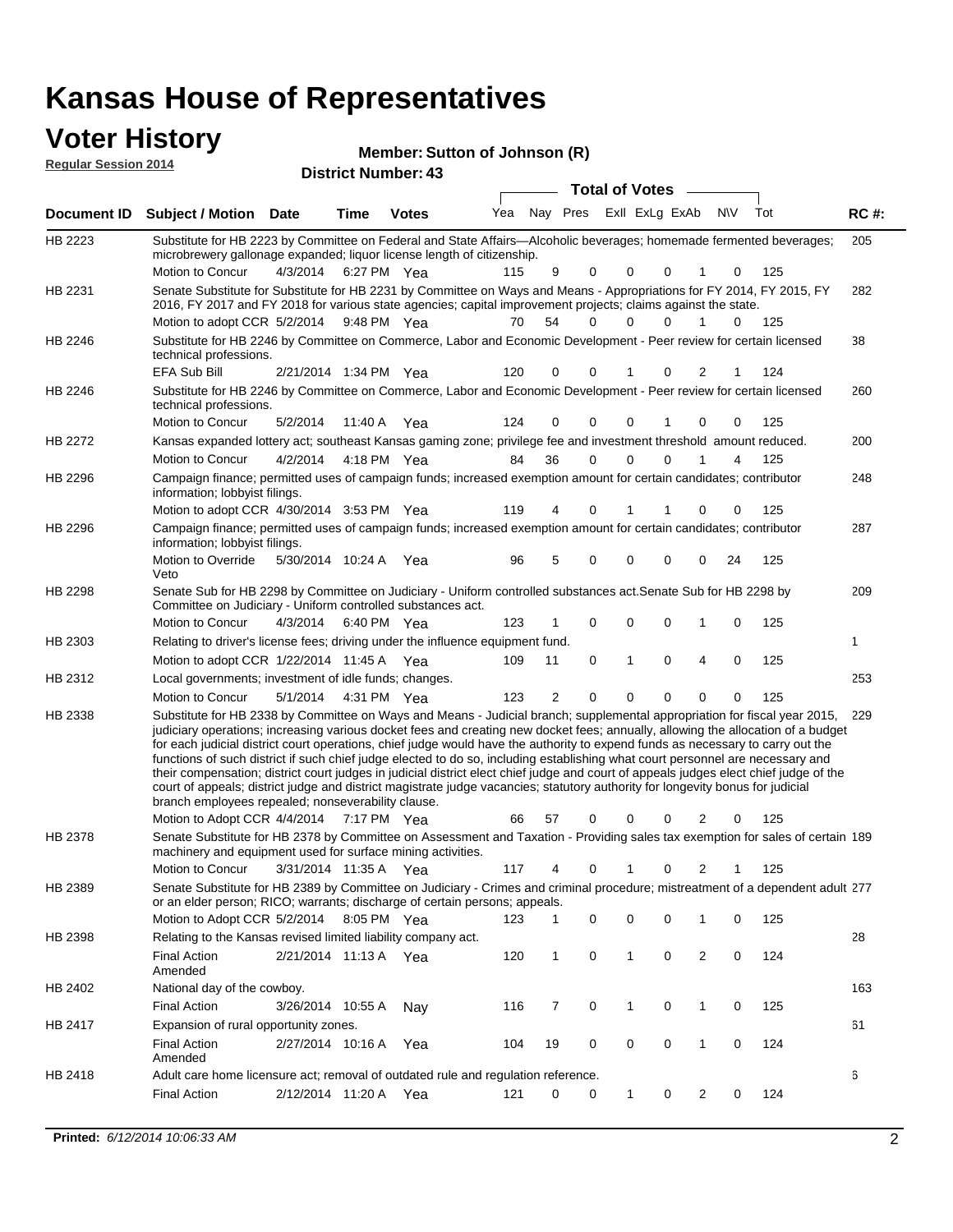### **Voter History**

**Regular Session 2014**

#### **Member: Sutton of Johnson (R)**

|             |                                                                                                                                                                                                                                                                                                                                                      |                       |             | רד. וסעווווער ועווווער |     | <b>Total of Votes</b> |   |              |                         |                |              |     |                |
|-------------|------------------------------------------------------------------------------------------------------------------------------------------------------------------------------------------------------------------------------------------------------------------------------------------------------------------------------------------------------|-----------------------|-------------|------------------------|-----|-----------------------|---|--------------|-------------------------|----------------|--------------|-----|----------------|
| Document ID | <b>Subject / Motion Date</b>                                                                                                                                                                                                                                                                                                                         |                       | Time        | <b>Votes</b>           | Yea |                       |   |              | Nay Pres ExII ExLg ExAb |                | <b>NV</b>    | Tot | <b>RC#:</b>    |
| HB 2418     | Kansas department for aging and disability services; adult care homes                                                                                                                                                                                                                                                                                |                       |             |                        |     |                       |   |              |                         |                |              |     | 221            |
|             | Motion to Concur                                                                                                                                                                                                                                                                                                                                     | 4/4/2014              | 11:49 A     | Yea                    | 122 | 0                     | 0 | 1            | 1                       | 1              | 0            | 125 |                |
| HB 2419     | City annexation; fire district territory; detachment.                                                                                                                                                                                                                                                                                                |                       |             |                        |     |                       |   |              |                         |                |              |     | 120            |
|             | <b>Final Action</b>                                                                                                                                                                                                                                                                                                                                  | 3/17/2014 11:19 A Yea |             |                        | 122 | 0                     | 0 | $\mathbf 0$  | 0                       | $\overline{2}$ | $\mathbf{1}$ | 125 |                |
| HB 2419     | City annexation; fire district territory; detachment.                                                                                                                                                                                                                                                                                                |                       |             |                        |     |                       |   |              |                         |                |              |     | 196            |
|             | Motion to Concur                                                                                                                                                                                                                                                                                                                                     | 4/2/2014              | 10:32 A Yea |                        | 122 | 0                     | 0 | 0            | 0                       | 2              | $\mathbf{1}$ | 125 |                |
| HB 2420     | School crossing quards.                                                                                                                                                                                                                                                                                                                              |                       |             |                        |     |                       |   |              |                         |                |              |     | 5              |
|             | <b>Final Action</b><br>Amended                                                                                                                                                                                                                                                                                                                       | 2/10/2014 11:12 A     |             | Yea                    | 118 | 0                     | 0 | 3            | 1                       | 2              | 0            | 124 |                |
| HB 2420     | School crossing guards.                                                                                                                                                                                                                                                                                                                              |                       |             |                        |     |                       |   |              |                         |                |              |     | 197            |
|             | Motion to Concur                                                                                                                                                                                                                                                                                                                                     | 4/2/2014              | 10:34 A     | Yea                    | 123 | 0                     | 0 | 0            | 0                       | 2              | 0            | 125 |                |
| HB 2422     | Defining watercraft for purposes of taxation.                                                                                                                                                                                                                                                                                                        |                       |             |                        |     |                       |   |              |                         |                |              |     | 14             |
|             | <b>Final Action</b><br>Amended                                                                                                                                                                                                                                                                                                                       | 2/14/2014 11:13 A     |             | Yea                    | 118 | 0                     | 0 | 2            | 0                       | 4              | $\mathbf 0$  | 124 |                |
| HB 2424     | Robert G. (Bob) Bethell interchange.                                                                                                                                                                                                                                                                                                                 |                       |             |                        |     |                       |   |              |                         |                |              |     | 85             |
|             | <b>EFA Sub Bill</b>                                                                                                                                                                                                                                                                                                                                  | 2/27/2014 4:03 PM Yea |             |                        | 119 | 4                     | 0 | 0            | 0                       | 1              | 0            | 124 |                |
| HB 2424     | Substitute for HB 2424 by Committee on Transportation - Designating the Robert G. (Bob) Bethell interchange; the SGT David 190<br>Enzbrenner memorial highway; t the Pack S Clair highway; the ancient Indian traders trail; the Harper county veterans<br>memorial highway; the Bonnie Huy memorial highway; the Bonnie Sharp memorial interchange. |                       |             |                        |     |                       |   |              |                         |                |              |     |                |
|             | Motion to Concur                                                                                                                                                                                                                                                                                                                                     | 3/31/2014 11:37 A     |             | Yea                    | 117 | 3                     | 0 | 1            | 0                       | 2              | 2            | 125 |                |
| HB 2429     | Making the water conservation program part of and supplemental to the Kansas water appropriation act.                                                                                                                                                                                                                                                |                       |             |                        |     |                       |   |              |                         |                |              |     | $\overline{7}$ |
|             | <b>Final Action</b><br>Amended                                                                                                                                                                                                                                                                                                                       | 2/12/2014 11:22 A     |             | Yea                    | 121 | $\mathbf 0$           | 0 | 1            | 0                       | $\overline{2}$ | 0            | 124 |                |
| HB 2430     | Promoting employment across Kansas act; benefits.                                                                                                                                                                                                                                                                                                    |                       |             |                        |     |                       |   |              |                         |                |              |     | 90             |
|             | EFA Sub Bill                                                                                                                                                                                                                                                                                                                                         | 2/27/2014 4:08 PM Yea |             |                        | 110 | 13                    | 0 | 0            | 0                       | 1              | 0            | 124 |                |
| HB 2430     | Substitute for HB 2430 by Committee on Commerce, Labor and Economic Development - Promoting employment across<br>Kansas act; benefits.                                                                                                                                                                                                               |                       |             |                        |     |                       |   |              |                         |                |              |     | 278            |
|             | Motion to adopt CCR 5/2/2014 8:09 PM Yea                                                                                                                                                                                                                                                                                                             |                       |             |                        | 114 | 10                    | 0 | 0            | 0                       | 1              | $\mathbf 0$  | 125 |                |
| HB 2433     | Relating to the Kansas uniform securities act.                                                                                                                                                                                                                                                                                                       |                       |             |                        |     |                       |   |              |                         |                |              |     | 62             |
|             | <b>Final Action</b><br>Amended                                                                                                                                                                                                                                                                                                                       | 2/27/2014 10:17 A Yea |             |                        | 123 | 0                     | 0 | $\mathbf 0$  | $\mathbf 0$             | 1              | $\mathbf 0$  | 124 |                |
| HB 2433     | Relating to the Kansas uniform securities act.                                                                                                                                                                                                                                                                                                       |                       |             |                        |     |                       |   |              |                         |                |              |     | 243            |
|             | Motion to adopt CCR 4/30/2014 3:27 PM Yea                                                                                                                                                                                                                                                                                                            |                       |             |                        | 123 | 0                     | 0 | 1            | 1                       | 0              | 0            | 125 |                |
| HB 2436     | Substitute for HB 2436 by Committee on Vision 2020 - Boards of cosmetology and barbering; agreements on inspectors of<br>dual-licensed facilities.                                                                                                                                                                                                   |                       |             |                        |     |                       |   |              |                         |                |              |     | 19             |
|             | Final Action Sub Bill 2/19/2014 11:32 A                                                                                                                                                                                                                                                                                                              |                       |             | Yea                    | 122 | 0                     | 0 | 0            | 0                       | 2              | 0            | 124 |                |
| HB 2436     | Substitute for HB 2436 by Committee on Vision 2020 - Boards of cosmetology and barbering; agreements on inspectors of<br>dual-licensed facilities.                                                                                                                                                                                                   |                       |             |                        |     |                       |   |              |                         |                |              |     | 206            |
|             | Motion to Concur                                                                                                                                                                                                                                                                                                                                     | 4/3/2014              |             | 6:30 PM Yea            | 117 | 7                     | 0 | 0            | 0                       | 1              | 0            | 125 |                |
| HB 2440     | Emerging industry investment act; treatment of certain bioscience companies.                                                                                                                                                                                                                                                                         |                       |             |                        |     |                       |   |              |                         |                |              |     | 39             |
|             | <b>Emergency Final</b><br>Action                                                                                                                                                                                                                                                                                                                     | 2/21/2014 1:36 PM Yea |             |                        | 116 | 4                     | 0 | $\mathbf{1}$ | 0                       | $\overline{2}$ | $\mathbf{1}$ | 124 |                |
| HB 2442     | Escalating penalties for repeat felony evade and elude cases.                                                                                                                                                                                                                                                                                        |                       |             |                        |     |                       |   |              |                         |                |              |     | 107            |
|             | EFA Sub Bill                                                                                                                                                                                                                                                                                                                                         | 2/27/2014 4:32 PM Yea |             |                        | 111 | 12                    | 0 | 0            | 0                       | $\mathbf{1}$   | 0            | 124 |                |
| HB 2444     | Spendthrift trusts.                                                                                                                                                                                                                                                                                                                                  |                       |             |                        |     |                       |   |              |                         |                |              |     | 36             |
|             | <b>Emergency Final</b><br><b>Action Amend</b>                                                                                                                                                                                                                                                                                                        | 2/21/2014 1:32 PM Yea |             |                        | 120 | 0                     | 0 | 1            | 0                       | $\overline{2}$ | 1            | 124 |                |
| HB 2444     | Spendthrift trusts.                                                                                                                                                                                                                                                                                                                                  |                       |             |                        |     |                       |   |              |                         |                |              |     | 198            |
|             | Motion to Concur                                                                                                                                                                                                                                                                                                                                     | 4/2/2014              | 10:37 A     | Yea                    | 123 | 0                     | 0 | 0            | 0                       | $\overline{2}$ | 0            | 125 |                |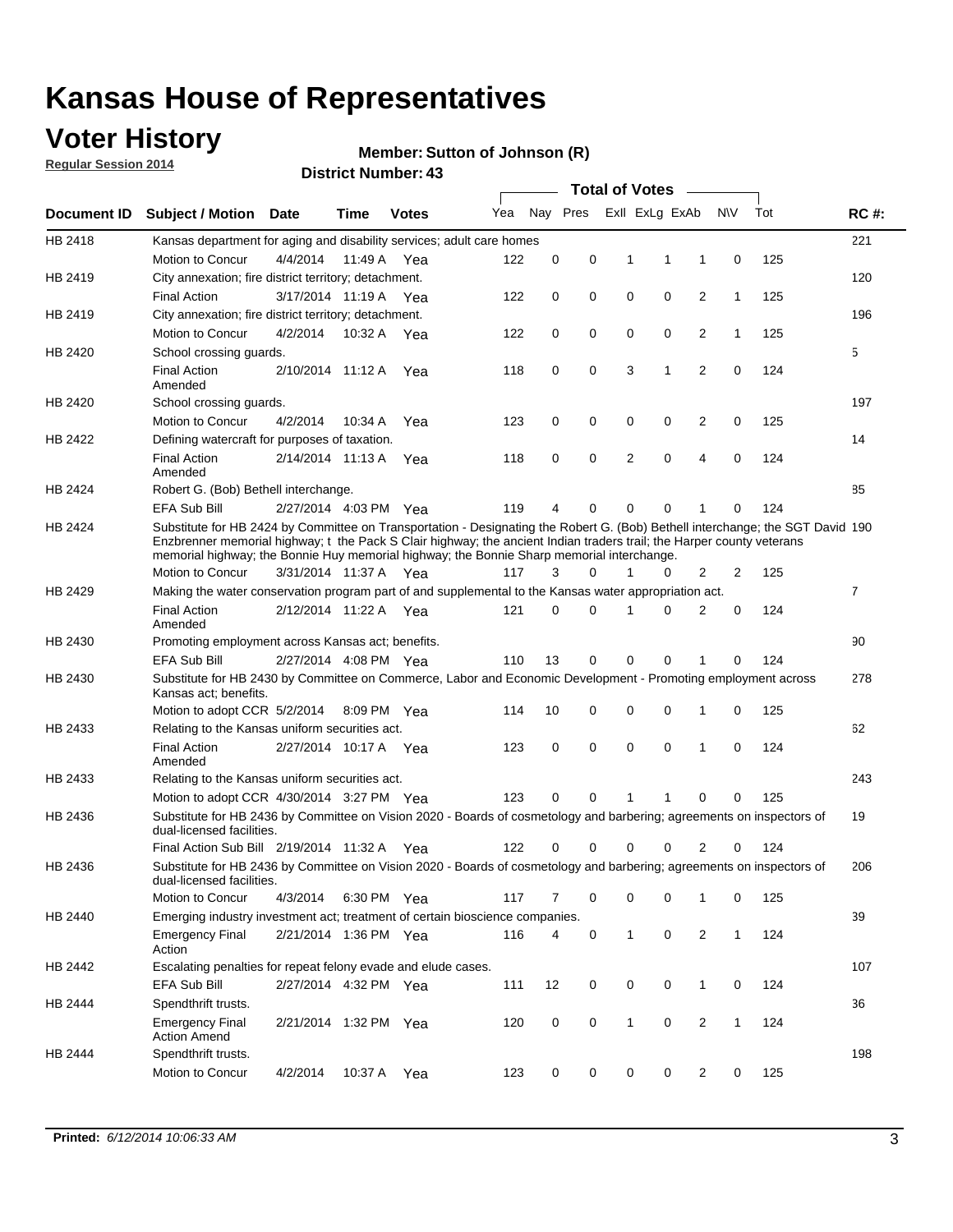#### **Voter History Regular Session 2014**

| Member: Sutton of Johnson (R) |  |  |  |
|-------------------------------|--|--|--|
|-------------------------------|--|--|--|

|                |                                                                                                                                                                                                                                                                                                                                 |                       |         |              |     |          |             | <b>Total of Votes</b> |             |                |             |     |             |
|----------------|---------------------------------------------------------------------------------------------------------------------------------------------------------------------------------------------------------------------------------------------------------------------------------------------------------------------------------|-----------------------|---------|--------------|-----|----------|-------------|-----------------------|-------------|----------------|-------------|-----|-------------|
|                | Document ID Subject / Motion Date                                                                                                                                                                                                                                                                                               |                       | Time    | <b>Votes</b> | Yea | Nay Pres |             | Exll ExLg ExAb        |             |                | <b>NV</b>   | Tot | <b>RC#:</b> |
| HB 2445        | Allowing for criminal discovery materials to be provided to defendant or defendant's counsel.                                                                                                                                                                                                                                   |                       |         |              |     |          |             |                       |             |                |             |     | 63          |
|                | <b>Final Action</b><br>Amended                                                                                                                                                                                                                                                                                                  | 2/27/2014 10:19 A     |         | Yea          | 123 | 0        | 0           | 0                     | 0           | 1              | 0           | 124 |             |
| HB 2446        | District courts; court trustee operations fund. judicial process; concerning sentencing dispositions, probation and postrelease<br>supervision; concerning expungement of driving under the influence and criminal refusal convictions; concerning trials,<br>conduct of jury after case is submitted.                          |                       |         |              |     |          |             |                       |             |                |             |     | 8           |
|                | <b>Final Action</b>                                                                                                                                                                                                                                                                                                             | 2/12/2014 11:23 A Yea |         |              | 121 | 0        | 0           | 1                     | 0           | 2              | 0           | 124 |             |
| <b>HB 2446</b> | Senate Substitute for HB 2446 by Committee on Judiciary - Courts; allocating moneys from driver's license fees to judicial<br>branch nonjudicial salary adjustment fund; allowing chief justice to authorize expenditures from court trustee operations fund in<br>certain judicial districts; time limits for court decisions. |                       |         |              |     |          |             |                       |             |                |             |     | 239         |
|                | Motion to adopt CCR 4/30/2014 3:01 PM Yea                                                                                                                                                                                                                                                                                       |                       |         |              | 121 | 2        | 0           | 1                     | 1           | 0              | 0           | 125 |             |
| <b>HB 2447</b> | Real property; trespass and liability.                                                                                                                                                                                                                                                                                          |                       |         |              |     |          |             |                       |             |                |             |     | 29          |
|                | <b>Final Action</b><br>Amended                                                                                                                                                                                                                                                                                                  | 2/21/2014 11:14 A     |         | Yea          | 119 | 2        | $\mathbf 0$ | $\mathbf{1}$          | 0           | 2              | 0           | 124 |             |
| HB 2447        | Real property; trespass and liability.                                                                                                                                                                                                                                                                                          |                       |         |              |     |          |             |                       |             |                |             |     | 202         |
|                | Motion to Adopt CCR 4/3/2014                                                                                                                                                                                                                                                                                                    |                       |         | 6:10 PM Yea  | 122 | 2        | $\mathbf 0$ | 0                     | $\mathbf 0$ | 1              | 0           | 125 |             |
| HB 2448        | Interference with judicial process.                                                                                                                                                                                                                                                                                             |                       |         |              |     |          |             |                       |             |                |             |     | 30          |
|                | <b>Final Action</b>                                                                                                                                                                                                                                                                                                             | 2/21/2014 11:16 A     |         | Yea          | 121 | 0        | 0           | 1                     | 0           | $\overline{2}$ | 0           | 124 |             |
| HB 2448        | Senate Substitute for HB 2448 by Committee on Judiciary - Updating provisions relating to the Kansas bureau of<br>investigation's DNA database; amending the crime of interference with                                                                                                                                         |                       |         |              |     |          |             |                       |             |                |             |     | 240         |
|                | Motion to adopt CCR 4/30/2014 3:10 PM Nav                                                                                                                                                                                                                                                                                       |                       |         |              | 116 | 7        | 0           | $\mathbf{1}$          | 1           | 0              | 0           | 125 |             |
| HB 2451        | Electric utilities; creating the electric highway fee.                                                                                                                                                                                                                                                                          |                       |         |              |     |          |             |                       |             |                |             |     | 96          |
|                | EFA Sub Bill                                                                                                                                                                                                                                                                                                                    | 2/27/2014 4:18 PM Nav |         |              | 64  | 59       | 0           | $\mathbf 0$           | 0           | 1              | 0           | 124 |             |
| HB 2451        | Substitute for HB 2451 by Committee on Transportation - Increasing registration fees for electric vehicles.                                                                                                                                                                                                                     |                       |         |              |     |          |             |                       |             |                |             |     | 207         |
|                | Motion to Concur                                                                                                                                                                                                                                                                                                                | 4/3/2014              |         | 6:34 PM Yea  | 94  | 30       | 0           | $\Omega$              | 0           | 1              | 0           | 125 |             |
| HB 2452        | Substitute for HB 2452 by Committee on Transportation - Distinctive license plates; donate life, disabled veterans, rotary<br>international, Kansas horse council.                                                                                                                                                              |                       |         |              |     |          |             |                       |             |                |             |     | 41          |
|                | EFA Sub Bill                                                                                                                                                                                                                                                                                                                    | 2/21/2014 1:39 PM Yea |         |              | 120 | 0        | 0           |                       | 0           | 2              | 1           | 124 |             |
| HB 2452        | Substitute for HB 2452 by Committee on Transportation - Distinctive license plates; donate life, disabled veterans, rotary<br>international, Kansas horse council, motorcycles.                                                                                                                                                 |                       |         |              |     |          |             |                       |             |                |             |     | 208         |
|                | Motion to Concur                                                                                                                                                                                                                                                                                                                | 4/3/2014              |         | 6:37 PM Yea  | 123 | 1        | 0           | 0                     | 0           | 1              | 0           | 125 |             |
| HB 2453        | Protecting religious freedom regarding marriage.                                                                                                                                                                                                                                                                                |                       |         |              |     |          |             |                       |             |                |             |     | 9           |
|                | <b>Final Action</b><br>Amended                                                                                                                                                                                                                                                                                                  | 2/12/2014 11:28 A Yea |         |              | 72  | 49       | 0           | $\mathbf{1}$          | $\Omega$    | 2              | 0           | 124 |             |
| HB 2455        | Property tax exemption for certain utility systems located on military installation.                                                                                                                                                                                                                                            |                       |         |              |     |          |             |                       |             |                |             |     | 108         |
|                | <b>Emergency Final</b><br><b>Action Amend</b>                                                                                                                                                                                                                                                                                   | 3/6/2014              | 11:23 A | Yea          | 119 | 1        | 0           | 2                     | 1           | 2              | 0           | 125 |             |
| HB 2456        | Property taxation; defining commercial and industrial machinery and equipment; motor vehicles, members of military service<br>and active guard and reservists.                                                                                                                                                                  |                       |         |              |     |          |             |                       |             |                |             |     | 49          |
|                | <b>Final Action</b><br>Amended                                                                                                                                                                                                                                                                                                  | 2/26/2014 11:32 A Yea |         |              | 100 | 23       | 0           | 0                     | 0           | 1              | 0           | 124 |             |
| HB 2463        | Creating civil liability for acts of terrorism; forfeiture of property related to violations of certain criminal acts.                                                                                                                                                                                                          |                       |         |              |     |          |             |                       |             |                |             |     | 50          |
|                | <b>Final Action</b><br>Amended                                                                                                                                                                                                                                                                                                  | 2/26/2014 11:33 A Yea |         |              | 123 | 0        | 0           | 0                     | 0           | $\mathbf{1}$   | 0           | 124 |             |
| HB 2463        | Creating civil liability for acts of terrorism; forfeiture of property related to violations of certain criminal acts.                                                                                                                                                                                                          |                       |         |              |     |          |             |                       |             |                |             |     | 194         |
|                | Motion to Concur                                                                                                                                                                                                                                                                                                                | 4/1/2014              |         | 10:46 A Yea  | 123 | 0        | 0           | $\mathbf{1}$          | $\mathbf 0$ | $\mathbf{1}$   | $\mathbf 0$ | 125 |             |
| HB 2464        | Allowing banks, trust companies and savings and loans to claim the expensing deduction for privilege tax filers under the<br>Kansas income tax act.                                                                                                                                                                             |                       |         |              |     |          |             |                       |             |                |             |     | 15          |
|                | <b>Final Action</b><br>Amended                                                                                                                                                                                                                                                                                                  | 2/14/2014 11:14 A Yea |         |              | 118 | 0        | 0           | 2                     | 0           | 4              | 0           | 124 |             |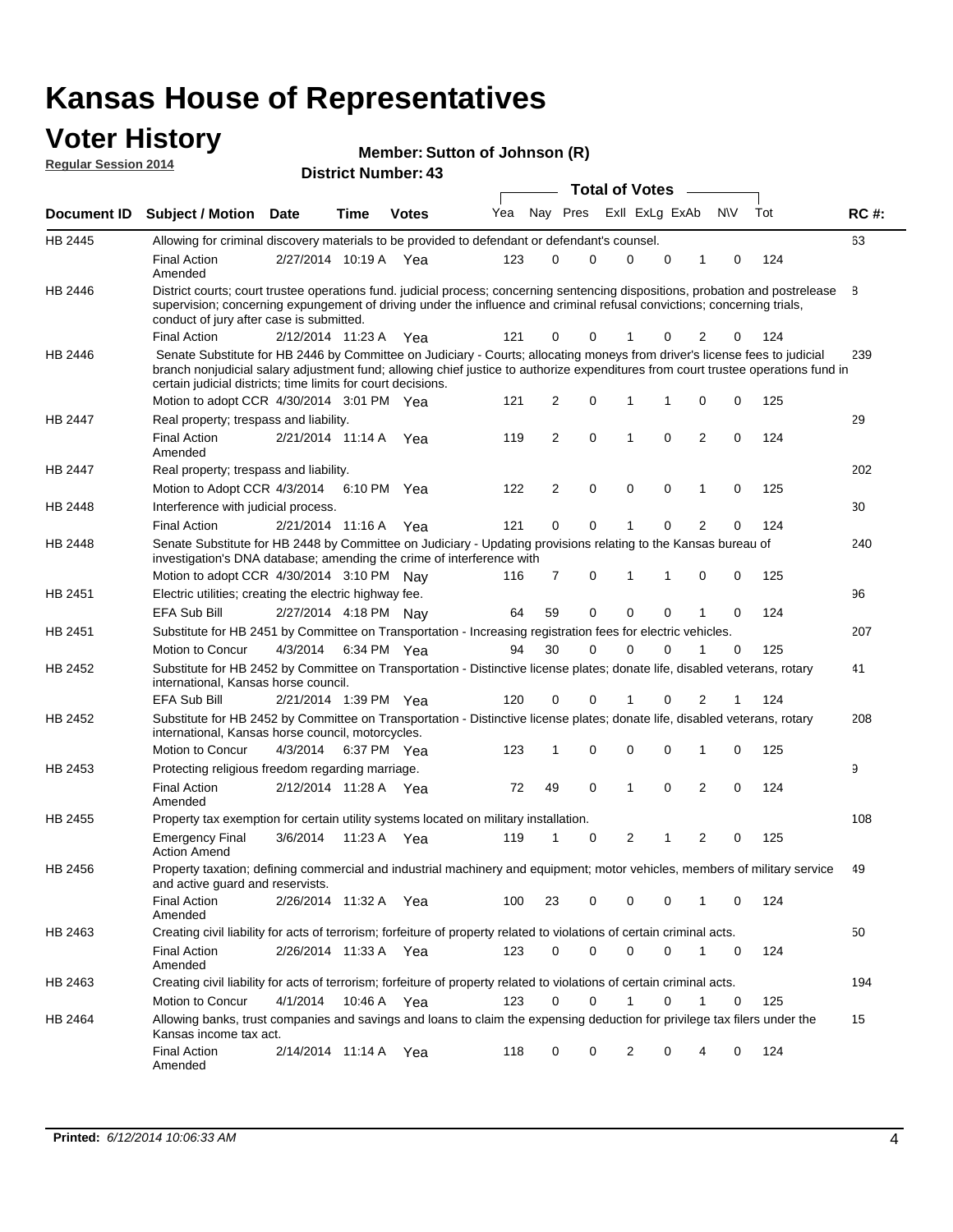### **Voter History**

**Regular Session 2014**

#### **Member: Sutton of Johnson (R)**

|                |                                                                                                                                                                             |                       |             |              |     |              |             | <b>Total of Votes</b> |             |                |             |     |             |
|----------------|-----------------------------------------------------------------------------------------------------------------------------------------------------------------------------|-----------------------|-------------|--------------|-----|--------------|-------------|-----------------------|-------------|----------------|-------------|-----|-------------|
|                | Document ID Subject / Motion Date                                                                                                                                           |                       | Time        | <b>Votes</b> | Yea | Nay Pres     |             | Exll ExLg ExAb        |             |                | <b>NV</b>   | Tot | <b>RC#:</b> |
| HB 2466        | Relating to administrative procedure; judicial review.                                                                                                                      |                       |             |              |     |              |             |                       |             |                |             |     | 37          |
|                | <b>Emergency Final</b><br><b>Action Amend</b>                                                                                                                               | 2/21/2014 1:33 PM Yea |             |              | 118 | 2            | 0           | 1                     | $\mathbf 0$ | 2              | 1           | 124 |             |
| HB 2470        | Purchasing authority for certain insurance by the state board of regents for state educational institutions.                                                                |                       |             |              |     |              |             |                       |             |                |             |     | 16          |
|                | <b>Final Action</b>                                                                                                                                                         | 2/17/2014 11:20 A Yea |             |              | 120 | 0            | 0           | 3                     | 0           | 1              | 0           | 124 |             |
| HB 2475        | Personal financial literacy program as a requirement for high school graduation.                                                                                            |                       |             |              |     |              |             |                       |             |                |             |     | 126         |
|                | <b>Final Action</b><br>Amended                                                                                                                                              | 3/19/2014 11:22 A Yea |             |              | 110 | 12           | 0           | 0                     | 1           | 2              | 0           | 125 |             |
| <b>HB 2478</b> | Venue for crimes committed with an electronic device.                                                                                                                       |                       |             |              |     |              |             |                       |             |                |             |     | 51          |
|                | <b>Final Action</b>                                                                                                                                                         | 2/26/2014 11:34 A     |             | Yea          | 123 | 0            | 0           | 0                     | $\mathbf 0$ | 1              | $\mathbf 0$ | 124 |             |
| HB 2479        | Removing 2015 sunset provision from law requiring ignition interlock device after first test failure or alcohol or drug-related<br>conviction.                              |                       |             |              |     |              |             |                       |             |                |             |     | 115         |
|                | <b>Final Action</b><br>Amended                                                                                                                                              | 3/14/2014 11:14 A     |             | Yea          | 117 | 0            | 0           | 2                     | 1           | 4              | 1           | 125 |             |
| HB 2479        | Removing 2015 sunset provision from law requiring ignition interlock device after first test failure or alcohol or drug-related<br>conviction.                              |                       |             |              |     |              |             |                       |             |                |             |     | 210         |
|                | Motion to Concur                                                                                                                                                            | 4/3/2014              |             | 6:47 PM Yea  | 122 | 2            | 0           | 0                     | 0           | 1              | 0           | 125 |             |
| HB 2480        | Repealing the review of TeleKansas I.                                                                                                                                       |                       |             |              |     |              |             |                       |             |                |             |     | 64          |
|                | <b>Final Action</b><br>Amended                                                                                                                                              | 2/27/2014 10:20 A     |             | Yea          | 123 | 0            | 0           | 0                     | 0           | 1              | 0           | 124 |             |
| HB 2480        | Repealing the review of TeleKansas I.                                                                                                                                       |                       |             |              |     |              |             |                       |             |                |             |     | 250         |
|                | Motion to Concur                                                                                                                                                            | 5/1/2014              | 1:54 PM Yea |              | 123 | $\mathbf 1$  | 0           | 0                     | 0           | 0              | 1           | 125 |             |
| HB 2482        | Authority of state corporation commission to intervene in court proceedings.                                                                                                |                       |             |              |     |              |             |                       |             |                |             |     | 65          |
|                | <b>Final Action</b><br>Amended                                                                                                                                              | 2/27/2014 10:21 A     |             | Yea          | 121 | 2            | 0           | $\mathbf 0$           | 0           | 1              | $\mathbf 0$ | 124 |             |
| HB 2482        | Senate Substitute for HB 2482 by Committee on Utilities - Creating the energy efficiency investment act.                                                                    |                       |             |              |     |              |             |                       |             |                |             |     | 211         |
|                | Motion to Concur                                                                                                                                                            | 4/3/2014 7:02 PM Nay  |             |              | 99  | 25           | 0           | 0                     | 0           | 1              | 0           | 125 |             |
| HB 2487        | Construction of electric transmission lines and certificates of public convenience and necessity.                                                                           |                       |             |              |     |              |             |                       |             |                |             |     | 66          |
|                | <b>Final Action</b><br>Amended                                                                                                                                              | 2/27/2014 10:22 A     |             | Nav          | 113 | 10           | 0           | 0                     | 0           | 1              | 0           | 124 |             |
| HB 2487        | Relating to the powers and duties of the state corporation commission; construction of electric transmission lines and<br>certificates of public convenience and necessity. |                       |             |              |     |              |             |                       |             |                |             |     | 254         |
|                | Sub motion to concur 5/1/2014                                                                                                                                               |                       |             | 4:36 PM Yea  | 117 | 8            | 0           | 0                     | 0           | 0              | 0           | 125 |             |
| HB 2488        | Kansas electric transmission authority and the purpose and composition of the authority.                                                                                    |                       |             |              |     |              |             |                       |             |                |             |     | 10          |
|                | <b>Final Action</b><br>Amended                                                                                                                                              | 2/12/2014 11:30 A Yea |             |              | 108 | 13           | 0           | 1                     | 0           | 2              | 0           | 124 |             |
| HB 2488        | Kansas electric transmission authority and the purpose and composition of the authority.                                                                                    |                       |             |              |     |              |             |                       |             |                |             |     | 158         |
|                | <b>Motion to Concur</b>                                                                                                                                                     | 3/25/2014 10:43 A     |             | Yea          | 107 | 15           | 0           | 1                     | 0           | 2              | 0           | 125 |             |
| HB 2489        | Legislative review of exceptions to disclosure of public records.                                                                                                           |                       |             |              |     |              |             |                       |             |                |             |     | 67          |
|                | <b>Final Action</b><br>Amended                                                                                                                                              | 2/27/2014 10:23 A Yea |             |              | 122 | $\mathbf{1}$ | 0           | 0                     | $\mathbf 0$ | 1              | 0           | 124 |             |
| HB 2490        | Criminal procedure; conduct of jury after case is submitted.                                                                                                                |                       |             |              |     |              |             |                       |             |                |             |     | 31          |
|                | <b>Final Action</b><br>Amended                                                                                                                                              | 2/21/2014 11:17 A Yea |             |              | 121 | 0            | 0           | 1                     | 0           | 2              | 0           | 124 |             |
| HB 2490        | Capital murder; attempt; murder in the first degree; sentencing.                                                                                                            |                       |             |              |     |              |             |                       |             |                |             |     | 241         |
|                | Motion to adopt CCR 4/30/2014 3:16 PM Yea                                                                                                                                   |                       |             |              | 123 | 0            | 0           | 1                     | 1           | 0              | 0           | 125 |             |
| HB 2491        | Kansas tort claims act; attorney may appear in small claims action.                                                                                                         |                       |             |              |     |              |             |                       |             |                |             |     | 20          |
|                | <b>Final Action</b><br>Amended                                                                                                                                              | 2/19/2014 11:34 A Yea |             |              | 120 | 2            | 0           | 0                     | 0           | $\overline{2}$ | 0           | 124 |             |
| HB 2491        | Kansas tort claims act; attorney may appear in small claims action.                                                                                                         |                       |             |              |     |              |             |                       |             |                |             |     | 199         |
|                | Motion to Concur                                                                                                                                                            | 4/2/2014              |             | 10:40 A Yea  | 121 | 2            | $\mathbf 0$ | 0                     | 0           | $\overline{2}$ | 0           | 125 |             |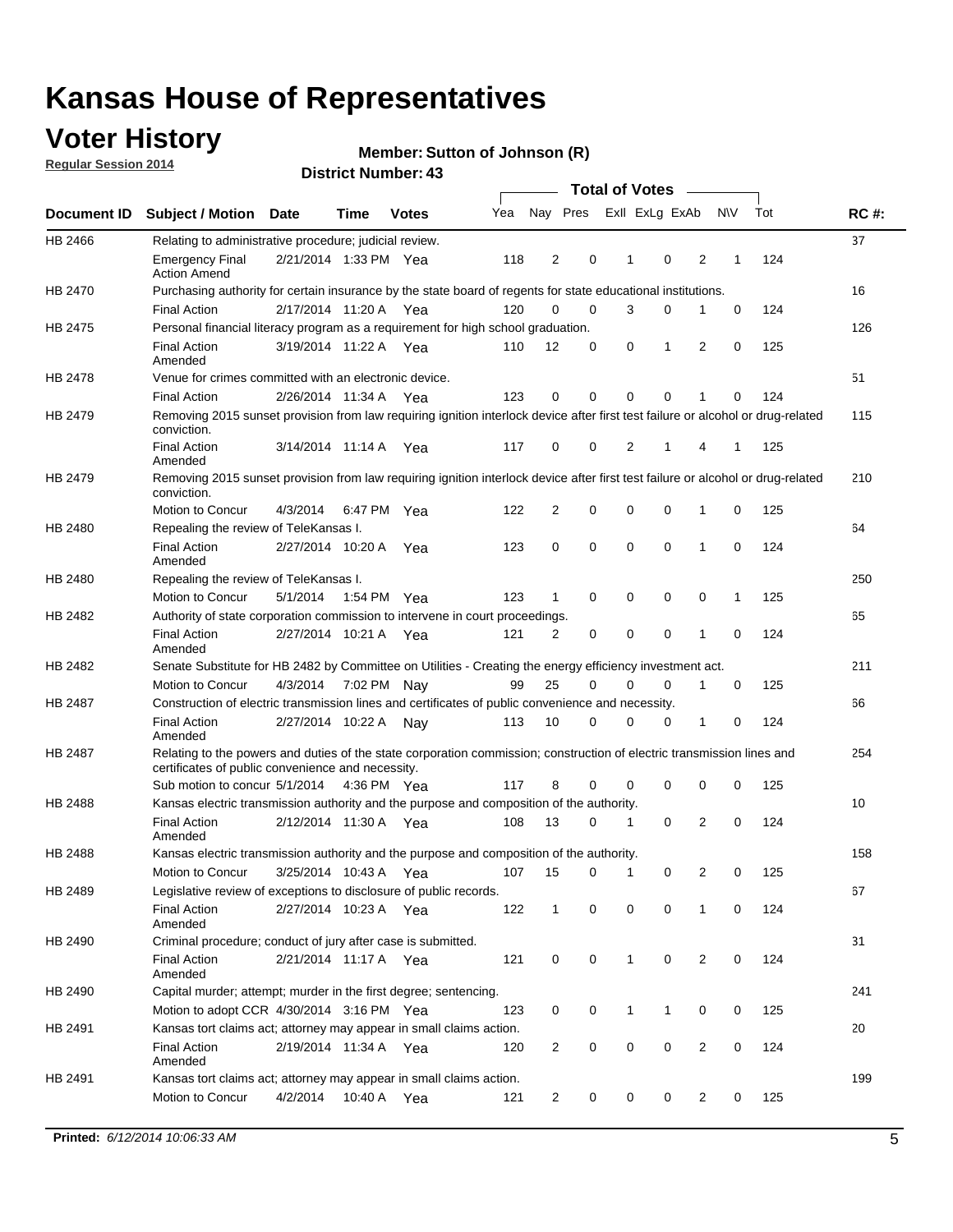### **Voter History**

**Regular Session 2014**

#### **Member: Sutton of Johnson (R)**

|                |                                                                                                                                                                                                                                                        |                       |         |              |     |          |          | <b>Total of Votes</b> |              |                |              |     |              |
|----------------|--------------------------------------------------------------------------------------------------------------------------------------------------------------------------------------------------------------------------------------------------------|-----------------------|---------|--------------|-----|----------|----------|-----------------------|--------------|----------------|--------------|-----|--------------|
|                | Document ID Subject / Motion Date                                                                                                                                                                                                                      |                       | Time    | <b>Votes</b> | Yea | Nay Pres |          | Exll ExLg ExAb        |              |                | <b>NV</b>    | Tot | <b>RC#:</b>  |
| HB 2493        | Relating to surety regulation, appearance bonds and unlawful sexual relations.                                                                                                                                                                         |                       |         |              |     |          |          |                       |              |                |              |     | 23           |
|                | <b>Final Action</b><br>Amended                                                                                                                                                                                                                         | 2/20/2014 11:14 A Yea |         |              | 113 | 10       | 0        | 0                     | $\mathbf 0$  | 0              | $\mathbf{1}$ | 124 |              |
| HB 2495        | Concerning sentencing dispositions, probation and postrelease supervision.                                                                                                                                                                             |                       |         |              |     |          |          |                       |              |                |              |     | 24           |
|                | <b>Final Action</b><br>Amended                                                                                                                                                                                                                         | 2/20/2014 11:17 A Yea |         |              | 122 | 1        | 0        | 0                     | $\mathbf 0$  | 0              | -1           | 124 |              |
| HB 2501        | Human trafficking and related crimes; penalties for buying sexual relations; records and reporting by courts; staff secure facility 25<br>requirements.                                                                                                |                       |         |              |     |          |          |                       |              |                |              |     |              |
|                | <b>Final Action</b><br>Amended                                                                                                                                                                                                                         | 2/20/2014 11:18 A Yea |         |              | 123 | 0        | 0        | 0                     | $\Omega$     | 0              | $\mathbf{1}$ | 124 |              |
| HB 2502        | Allowing victim notification on status change of person confined.                                                                                                                                                                                      |                       |         |              |     |          |          |                       |              |                |              |     | 26           |
|                | <b>Final Action</b>                                                                                                                                                                                                                                    | 2/20/2014 11:20 A Yea |         |              | 123 | 0        | 0        | $\Omega$              | $\Omega$     | 0              |              | 124 |              |
| HB 2503        | Substitute for HB 2503 by Committee on Federal and State Affairs -- Carrying of concealed handguns by law enforcement<br>officers.                                                                                                                     |                       |         |              |     |          |          |                       |              |                |              |     | 230          |
|                | Final Action Sub Bill 4/5/2014                                                                                                                                                                                                                         |                       | 10:22 A | Yea          | 119 | 1        | 0        | $\Omega$              | $\Omega$     | 4              |              | 125 |              |
| HB 2504        | Repealing outdated provisions relating to the purchase of certain real estate by the department of corrections.                                                                                                                                        |                       |         |              |     |          |          |                       |              |                |              |     | 18           |
|                | <b>Final Action</b>                                                                                                                                                                                                                                    | 2/19/2014 11:31 A Yea |         |              | 122 | $\Omega$ | $\Omega$ | $\Omega$              | $\Omega$     | 2              | 0            | 124 |              |
| <b>HB 2506</b> | Repealing K.S.A. 72-60b03, the effective date of the midwestern higher education compact act.                                                                                                                                                          |                       |         |              |     |          |          |                       |              |                |              |     | 52           |
|                | <b>Final Action</b>                                                                                                                                                                                                                                    | 2/26/2014 11:35 A Yea |         |              | 122 |          | $\Omega$ | $\Omega$              | 0            | 1              | 0            | 124 |              |
| <b>HB 2506</b> | Senate Substitute for HB 2506 by Committee on Ways and Means - Education; appropriations for FY 2014 and FY 2015 for<br>various state agencies; amendments concerning postsecondary education; amendments to provisions relating to school<br>finance. |                       |         |              |     |          |          |                       |              |                |              |     | 238          |
|                | Motion to Adopt CCR 4/6/2014                                                                                                                                                                                                                           |                       | 9:45 PM | <b>NV</b>    | 63  | 57       | 0        | 0                     | 0            | 4              | -1           | 125 |              |
| HB 2509        | Emergency medical services amendments.                                                                                                                                                                                                                 |                       |         |              |     |          |          |                       |              |                |              |     | 101          |
|                | <b>Emergency Final</b><br><b>Action Amend</b>                                                                                                                                                                                                          | 2/27/2014 4:24 PM Yea |         |              | 123 | 0        | 0        | $\mathbf 0$           | $\mathbf 0$  | 1              | 0            | 124 |              |
| HB 2510        | Pharmacists and pharmacies; pharmacy technicians; registration and grounds for denial of registration.                                                                                                                                                 |                       |         |              |     |          |          |                       |              |                |              |     | 84           |
|                | <b>Emergency Final</b><br>Action                                                                                                                                                                                                                       | 2/27/2014 4:01 PM Nay |         |              | 71  | 52       | $\Omega$ | 0                     | $\Omega$     | 1              | 0            | 124 |              |
| HB 2511        | Liability for property tax on personal property; sale or abandonment of personal property.                                                                                                                                                             |                       |         |              |     |          |          |                       |              |                |              |     | 27           |
|                | <b>Final Action</b>                                                                                                                                                                                                                                    | 2/20/2014 11:21 A     |         | Yea          | 123 | $\Omega$ | $\Omega$ | $\Omega$              | 0            | 1              | 0            | 124 |              |
| HB 2514        | Exemption for Federal Home Loan Bank in certain insolvency proceedings involving insurance companies.                                                                                                                                                  |                       |         |              |     |          |          |                       |              |                |              |     | $\mathbf{2}$ |
|                | <b>Final Action</b>                                                                                                                                                                                                                                    | 2/10/2014 11:08 A Yea |         |              | 118 | 0        | 0        | 3                     | 1            | $\overline{2}$ | $\mathbf 0$  | 124 |              |
| HB 2515        | Insurance; confidentiality of work papers from analysis of analysis of financial regulation or market regulation of insurance<br>company or affiliates.                                                                                                |                       |         |              |     |          |          |                       |              |                |              |     | 82           |
|                | <b>Emergency Final</b><br>Action                                                                                                                                                                                                                       | 2/27/2014 3:58 PM Yea |         |              | 123 | 0        | 0        | 0                     | 0            | 1              | 0            | 124 |              |
| HB 2515        | Updating statutory references and making corresponding changes due to Executive Reorganization Order No. 41.                                                                                                                                           |                       |         |              |     |          |          |                       |              |                |              |     | 269          |
|                | Motion to Adopt CCR 5/2/2014 3:31 PM Yea                                                                                                                                                                                                               |                       |         |              | 118 | 4        | 0        | 0                     | $\mathbf{1}$ | $\mathbf{1}$   | $\mathbf{1}$ | 125 |              |
| HB 2516        | Amendments relating to health care provider liability insurance and to companies organized to provide such insurance.                                                                                                                                  |                       |         |              |     |          |          |                       |              |                |              |     | 3            |
|                | <b>Final Action</b><br>Amended                                                                                                                                                                                                                         | 2/10/2014 11:10 A Yea |         |              | 118 | 0        | 0        | 3                     | 1            | 2              | 0            | 124 |              |
| HB 2516        | Amendments relating to health care provider liability insurance and to companies organized to provide such insurance.                                                                                                                                  |                       |         |              |     |          |          |                       |              |                |              |     | 191          |
|                | Motion to Concur                                                                                                                                                                                                                                       | 3/31/2014 11:40 A Yea |         |              | 121 | 0        | 0        | 1                     | 0            | 2              | $\mathbf{1}$ | 125 |              |
| HB 2518        | Relating to ballot language statements.                                                                                                                                                                                                                |                       |         |              |     |          |          |                       |              |                |              |     | 40           |
|                | <b>Emergency Final</b><br><b>Action Amend</b>                                                                                                                                                                                                          | 2/21/2014 1:37 PM Yea |         |              | 116 | 4        | 0        | 1                     | 0            | 2              | $\mathbf{1}$ | 124 |              |
| HB 2525        | Kansas money transmitter act concerning change of controlling interest and notification.                                                                                                                                                               |                       |         |              |     |          |          |                       |              |                |              |     | 32           |
|                | <b>Final Action</b>                                                                                                                                                                                                                                    | 2/21/2014 11:18 A Nay |         |              | 105 | 16       | 0        | 1                     | 0            | 2              | 0            | 124 |              |
| HB 2525        | Kansas money transmitter act concerning change of controlling interest and notification.                                                                                                                                                               |                       |         |              |     |          |          |                       |              |                |              |     | 252          |
|                | Motion to Concur                                                                                                                                                                                                                                       | 5/1/2014              |         | 1:59 PM Yea  | 112 | 13       | 0        | 0                     | 0            | 0              | 0            | 125 |              |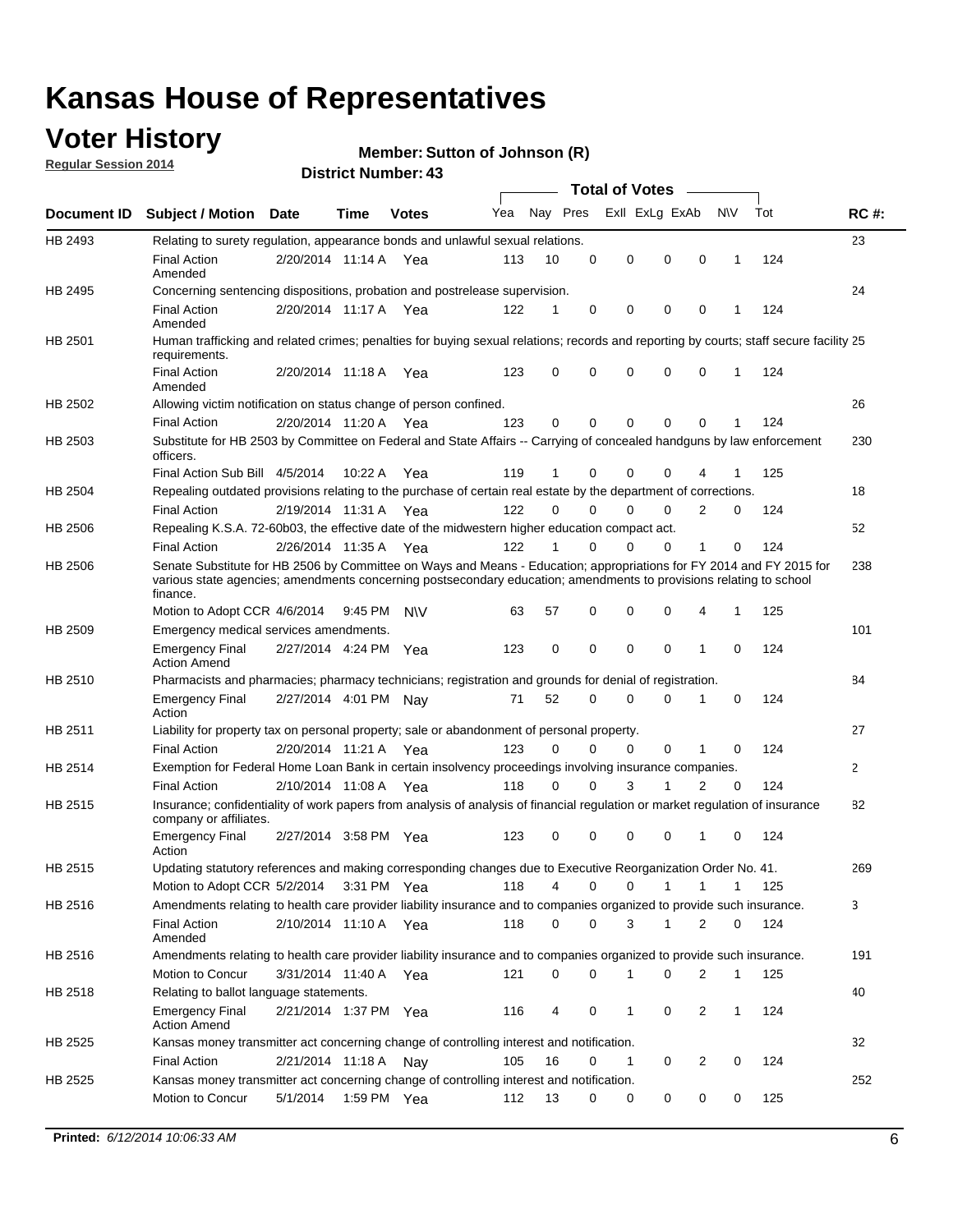#### **Voter History Regular Session 2014**

| Member: Sutton of Johnson (R) |  |  |
|-------------------------------|--|--|
|-------------------------------|--|--|

|                |                                                                                                                                                                                                                                                                                                                                           |                       |      | ר <del>ד</del> . וסעווווטדו ועו ווסוש |     |    |             | <b>Total of Votes</b> |                |                |   |     |             |
|----------------|-------------------------------------------------------------------------------------------------------------------------------------------------------------------------------------------------------------------------------------------------------------------------------------------------------------------------------------------|-----------------------|------|---------------------------------------|-----|----|-------------|-----------------------|----------------|----------------|---|-----|-------------|
| Document ID    | <b>Subject / Motion Date</b>                                                                                                                                                                                                                                                                                                              |                       | Time | <b>Votes</b>                          | Yea |    | Nay Pres    |                       | Exll ExLg ExAb | N\V            |   | Tot | <b>RC#:</b> |
| HB 2533        | Changing interest credit amounts, member distributions upon termination or death and retirement annuities under the KPERS 42<br>Act of 2015.                                                                                                                                                                                              |                       |      |                                       |     |    |             |                       |                |                |   |     |             |
|                | <b>Emergency Final</b><br><b>Action Amend</b>                                                                                                                                                                                                                                                                                             | 2/21/2014 1:40 PM Yea |      |                                       | 94  | 26 | 0           | $\mathbf{1}$          | 0              | 2              | 1 | 124 |             |
| HB 2537        | Eliminating font size and type requirement for disclosure statements contained in insurance contracts and explanatory<br>materials printed in any language other than English.                                                                                                                                                            |                       |      |                                       |     |    |             |                       |                |                |   |     | 81          |
|                | <b>Emergency Final</b><br>Action                                                                                                                                                                                                                                                                                                          | 2/27/2014 3:56 PM Yea |      |                                       | 119 | 4  | 0           | 0                     | 0              | 1              | 0 | 124 |             |
| HB 2537        | Insurance; eliminating font and type requirements for certain non-English insurance documents; confidentiality of certain<br>documents; continuation of health insurance for spouse and children of certain emergency personnel and employees of the<br>department of corrections; purchase of certain insurance by the state fair board. |                       |      |                                       |     |    |             |                       |                |                |   |     | 249         |
|                | Motion to adopt CCR 4/30/2014 3:58 PM Yea                                                                                                                                                                                                                                                                                                 |                       |      |                                       | 122 | 0  | 0           | 1                     | -1             | 0              | 1 | 125 |             |
| HB 2538        | Giving landowner right of first refusal for antlers of deer illegally shot on landowner's property.                                                                                                                                                                                                                                       |                       |      |                                       |     |    |             |                       |                |                |   |     | 102         |
|                | <b>Emergency Final</b><br><b>Action Amend</b>                                                                                                                                                                                                                                                                                             | 2/27/2014 4:26 PM Yea |      |                                       | 106 | 17 | 0           | 0                     | 0              | 1              | 0 | 124 |             |
| HB 2541        | Substitute for HB2541 by Committee on Local Government—plastic bottles and containers; labeling; solid waste landfill<br>restrictions.                                                                                                                                                                                                    |                       |      |                                       |     |    |             |                       |                |                |   |     | 121         |
|                | Final Action Sub Bill 3/17/2014 11:21 A Yea                                                                                                                                                                                                                                                                                               |                       |      |                                       | 102 | 21 | 0           | $\mathbf 0$           | 0              | 2              | 0 | 125 |             |
| HB 2542        | Property tax exemption for amateur-built aircraft.<br><b>Final Action</b><br>Amended                                                                                                                                                                                                                                                      | 3/13/2014 11:22 A Yea |      |                                       | 116 | 4  | 0           | $\mathbf{1}$          | 1              | 2              | 1 | 125 | 112         |
| HB 2544        | Authorizing postsecondary educational institutions to enter into the state authorization reciprocity agreement to provide<br>distance education.                                                                                                                                                                                          |                       |      |                                       |     |    |             |                       |                |                |   |     | 17          |
|                | <b>Final Action</b>                                                                                                                                                                                                                                                                                                                       | 2/17/2014 11:21 A Yea |      |                                       | 120 | 0  | 0           | 3                     | 0              | 1              | 0 | 124 |             |
| HB 2545        | Extending sunset date on certain agriculture fees from July 1, 2015, to July 1, 2019.                                                                                                                                                                                                                                                     |                       |      |                                       |     |    |             |                       |                |                |   |     | 68          |
|                | <b>Final Action</b><br>Amended                                                                                                                                                                                                                                                                                                            | 2/27/2014 10:25 A Nav |      |                                       | 99  | 24 | 0           | $\mathbf 0$           | $\Omega$       | 1              | 0 | 124 |             |
| <b>HB 2547</b> | Changing the map copy requirement in mining permit application.                                                                                                                                                                                                                                                                           |                       |      |                                       |     |    |             |                       |                |                |   |     | 53          |
|                | <b>Final Action</b>                                                                                                                                                                                                                                                                                                                       | 2/26/2014 11:36 A     |      | Yea                                   | 123 | 0  | 0           | 0                     | 0              | 1              | 0 | 124 |             |
| HB 2548        | Creating the water program management fund and transferring the air quality fee fund.                                                                                                                                                                                                                                                     |                       |      |                                       |     |    |             |                       |                |                |   |     | 46          |
|                | <b>Emergency Final</b><br>Action                                                                                                                                                                                                                                                                                                          | 2/21/2014 1:46 PM Yea |      |                                       | 119 | 1  | 0           | 1                     | 0              | 2              | 1 | 124 |             |
| HB 2549        | Allowing burial of hazardous waste on-site.                                                                                                                                                                                                                                                                                               |                       |      |                                       |     |    |             |                       |                |                |   |     | 54          |
|                | <b>Final Action</b>                                                                                                                                                                                                                                                                                                                       | 2/26/2014 11:38 A     |      | Yea                                   | 123 | 0  | $\mathbf 0$ | 0                     | 0              | 1              | 0 | 124 |             |
| HB 2550        | Repeal of the atmospheric mercury deposition monitoring network.                                                                                                                                                                                                                                                                          |                       |      |                                       |     |    |             |                       |                |                |   |     | 33          |
|                | <b>Final Action</b>                                                                                                                                                                                                                                                                                                                       | 2/21/2014 11:20 A Yea |      |                                       | 92  | 29 | 0           | 1                     | 0              | 2              | 0 | 124 |             |
| HB 2551        | Repealing regulation of PCB disposal facilities.                                                                                                                                                                                                                                                                                          |                       |      |                                       |     |    |             |                       |                |                |   |     | 47          |
|                | <b>Emergency Final</b><br>Action Amend                                                                                                                                                                                                                                                                                                    | 2/21/2014 1:47 PM Yea |      |                                       | 100 | 20 | 0           | 1                     | 0              | $\overline{2}$ | 1 | 124 |             |
| HB 2551        | Repealing the regulation of PCB disposal facilities; making changes to the atmospheric mercury deposition monitoring network 271<br>and the disposal of plastic bottles, containers and solid waste.                                                                                                                                      |                       |      |                                       |     |    |             |                       |                |                |   |     |             |
|                | Motion to Adopt CCR 5/2/2014 3:45 PM Yea                                                                                                                                                                                                                                                                                                  |                       |      |                                       | 105 | 17 | 0           | 0                     | 1              | 1              | 1 | 125 |             |
| HB 2552        | Managed care organizations, prompt payment.                                                                                                                                                                                                                                                                                               |                       |      |                                       |     |    |             |                       |                |                |   |     | 69          |
|                | <b>Final Action</b><br>Amended                                                                                                                                                                                                                                                                                                            | 2/27/2014 10:26 A Yea |      |                                       | 123 | 0  | 0           | 0                     | 0              | 1              | 0 | 124 |             |
| HB 2552        | Kansas medical assistance program; managed care organizations; consent for expansion of certain medicaid services.                                                                                                                                                                                                                        |                       |      |                                       |     |    |             |                       |                |                |   |     | 225         |
|                | Motion to Concur                                                                                                                                                                                                                                                                                                                          | 4/4/2014              |      | 6:13 PM Yea                           | 68  | 54 | 0           | 0                     | 1              | 2              | 0 | 125 |             |
| HB 2553        | Health care compact.                                                                                                                                                                                                                                                                                                                      |                       |      |                                       |     |    |             |                       |                |                |   |     | 141         |
|                | <b>Final Action</b>                                                                                                                                                                                                                                                                                                                       | 3/24/2014 10:15 A Yea |      |                                       | 74  | 48 | 0           | 0                     | 0              | 3              | 0 | 125 |             |
| HB 2555        | Release of information in support of arrest warrants and search warrants.                                                                                                                                                                                                                                                                 |                       |      |                                       |     |    |             |                       |                |                |   |     | 86          |
|                | <b>Emergency Final</b><br><b>Action Amend</b>                                                                                                                                                                                                                                                                                             | 2/27/2014 4:04 PM Yea |      |                                       | 113 | 10 | 0           | 0                     | 0              | $\mathbf{1}$   | 0 | 124 |             |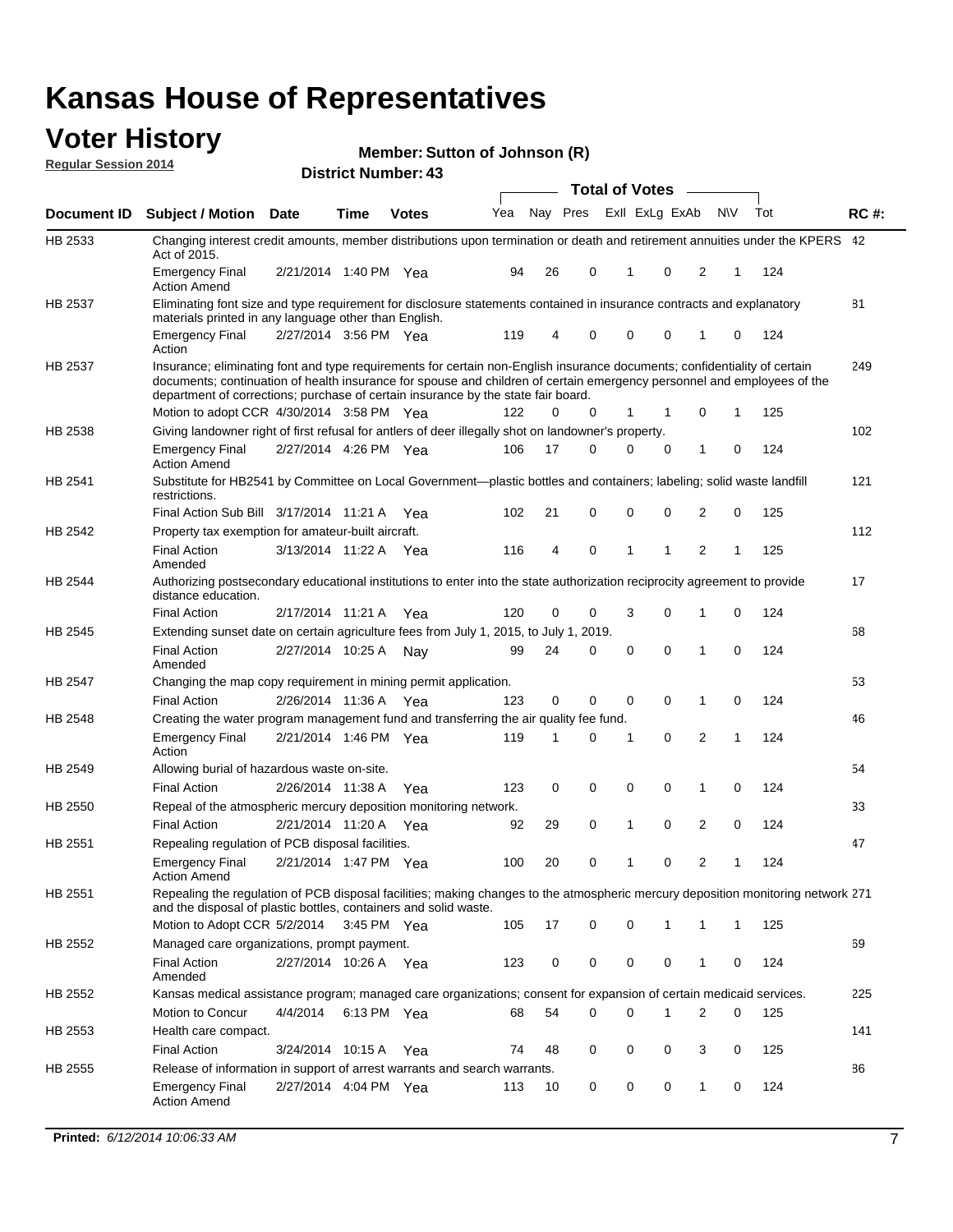### **Voter History**

**Regular Session 2014**

#### **Member: Sutton of Johnson (R)**

|                |                                                                                                                                                                                                                                                                                                                                                           |                       |         |              |     |          |          | <b>Total of Votes</b> |          |   |             |     |             |
|----------------|-----------------------------------------------------------------------------------------------------------------------------------------------------------------------------------------------------------------------------------------------------------------------------------------------------------------------------------------------------------|-----------------------|---------|--------------|-----|----------|----------|-----------------------|----------|---|-------------|-----|-------------|
|                | Document ID Subject / Motion                                                                                                                                                                                                                                                                                                                              | Date                  | Time    | <b>Votes</b> | Yea |          | Nay Pres | Exll ExLg ExAb        |          |   | <b>NV</b>   | Tot | <b>RC#:</b> |
| HB 2557        | Changing penalties for certain taxpayers who file incorrect returns under Kansas income tax act.                                                                                                                                                                                                                                                          |                       |         |              |     |          |          |                       |          |   |             |     | 21          |
|                | <b>Final Action</b><br>Amended                                                                                                                                                                                                                                                                                                                            | 2/19/2014 11:35 A     |         | Yea          | 122 | 0        | 0        | 0                     | 0        | 2 | 0           | 124 |             |
| HB 2561        | Licensure of pharmacists and registration of pharmacy interns by board of pharmacy.                                                                                                                                                                                                                                                                       |                       |         |              |     |          |          |                       |          |   |             |     | 55          |
|                | <b>Final Action</b>                                                                                                                                                                                                                                                                                                                                       | 2/26/2014 11:39 A     |         | Nav          | 105 | 18       | 0        | 0                     | 0        | 1 | 0           | 124 |             |
| HB 2564        | Requiring 60-day wait before re-employment for retirement benefit eligibility.                                                                                                                                                                                                                                                                            |                       |         |              |     |          |          |                       |          |   |             |     | 43          |
|                | <b>Emergency Final</b><br>Action                                                                                                                                                                                                                                                                                                                          | 2/21/2014 1:41 PM Yea |         |              | 120 | 0        | 0        | 1                     | 0        | 2 | 1           | 124 |             |
| HB 2566        | Requiring court fee for forensic audio and video examination services.                                                                                                                                                                                                                                                                                    |                       |         |              |     |          |          |                       |          |   |             |     | 93          |
|                | <b>Emergency Final</b><br>Action                                                                                                                                                                                                                                                                                                                          | 2/27/2014 4:12 PM Yea |         |              | 123 | 0        | 0        | 0                     | 0        | 1 | $\mathbf 0$ | 124 |             |
| HB 2568        | Domestic relations; Kansas family law code; child support guidelines.                                                                                                                                                                                                                                                                                     |                       |         |              |     |          |          |                       |          |   |             |     | 70          |
|                | <b>Final Action</b><br>Amended                                                                                                                                                                                                                                                                                                                            | 2/27/2014 10:27 A     |         | Yea          | 123 | 0        | 0        | 0                     | 0        | 1 | 0           | 124 |             |
| HB 2568        | Domestic relations; Kansas family law code; child support guidelines.                                                                                                                                                                                                                                                                                     |                       |         |              |     |          |          |                       |          |   |             |     | 268         |
|                | Motion to adopt CCR 5/2/2014 3:28 PM Yea                                                                                                                                                                                                                                                                                                                  |                       |         |              | 123 | 0        | 0        | 0                     | 1        | 1 | $\mathbf 0$ | 125 |             |
| HB 2576        | Employment security law; creation of "new employer rate."                                                                                                                                                                                                                                                                                                 |                       |         |              |     |          |          |                       |          |   |             |     | 71          |
|                | <b>Final Action</b><br>Amended                                                                                                                                                                                                                                                                                                                            | 2/27/2014 10:28 A     |         | Yea          | 123 | 0        | 0        | 0                     | 0        | 1 | $\mathbf 0$ | 124 |             |
| HB 2576        | Employment security law; creation of "new employer rate."                                                                                                                                                                                                                                                                                                 |                       |         |              |     |          |          |                       |          |   |             |     | 159         |
|                | Motion to Concur                                                                                                                                                                                                                                                                                                                                          | 3/25/2014 10:47 A     |         | Yea          | 122 | 0        | 0        | 1                     | 0        | 2 | 0           | 125 |             |
| <b>HB 2577</b> | Allowing parents to remain anonymous when surrendering an infant under the newborn protection act.                                                                                                                                                                                                                                                        |                       |         |              |     |          |          |                       |          |   |             |     | 56          |
|                | <b>Final Action</b><br>Amended                                                                                                                                                                                                                                                                                                                            | 2/26/2014 11:41 A Yea |         |              | 123 | $\Omega$ | 0        | 0                     | 0        | 1 | 0           | 124 |             |
| HB 2577        | Allowing parents to remain anonymous when surrendering an infant under the newborn protection act.                                                                                                                                                                                                                                                        |                       |         |              |     |          |          |                       |          |   |             |     | 220         |
|                | Motion to Concur                                                                                                                                                                                                                                                                                                                                          | 4/4/2014              | 11:45 A | Yea          | 121 | 0        | 0        |                       | 1        | 1 | 1           | 125 |             |
| HB 2578        | Certification by chief law enforcement officer for transfer of a firearm when required by federal law.                                                                                                                                                                                                                                                    |                       |         |              |     |          |          |                       |          |   |             |     | 122         |
|                | <b>Final Action</b><br>Amended                                                                                                                                                                                                                                                                                                                            | 3/17/2014 11:22 A     |         | Yea          | 123 | $\Omega$ | 0        | 0                     | 0        | 2 | 0           | 125 |             |
| HB 2578        | Regulating the possession of weapons.                                                                                                                                                                                                                                                                                                                     |                       |         |              |     |          |          |                       |          |   |             |     | 235         |
|                | Motion to Adopt CCR 4/5/2014 4:40 PM Yea                                                                                                                                                                                                                                                                                                                  |                       |         |              | 102 | 19       | 0        | 0                     | $\Omega$ | 4 | 0           | 125 |             |
| HB 2580        | Specifying the duties of the state fire marshal relating to regional emergency response teams for hazardous materials and<br>search and rescue incidents.                                                                                                                                                                                                 |                       |         |              |     |          |          |                       |          |   |             |     | 72          |
|                | <b>Final Action</b><br>Amended                                                                                                                                                                                                                                                                                                                            | 2/27/2014 10:29 A     |         | Nav          | 113 | 10       | 0        | 0                     | 0        | 1 | 0           | 124 |             |
| HB 2580        | Kansas Real Estate Appraisal Board; licensee fingerprinting and criminal background checks.                                                                                                                                                                                                                                                               |                       |         |              |     |          |          |                       |          |   |             |     | 272         |
|                | Motion to adopt CCR 5/2/2014                                                                                                                                                                                                                                                                                                                              |                       |         | 3:49 PM Yea  | 115 | 7        | 0        | 0                     | 1        | 1 | 1           | 125 |             |
| HB 2582        | Creating an exemption from food establishment licensing for churches.                                                                                                                                                                                                                                                                                     |                       |         |              |     |          |          |                       |          |   |             |     | 57          |
|                | <b>Final Action</b>                                                                                                                                                                                                                                                                                                                                       | 2/26/2014 11:42 A Yea |         |              | 123 | 0        | 0        | 0                     | 0        | 1 | 0           | 124 |             |
| HB 2588        | Child in need of care; juvenile offenders; permanent custodians.                                                                                                                                                                                                                                                                                          |                       |         |              |     |          |          |                       |          |   |             |     | 94          |
|                | <b>Emergency Final</b><br><b>Action Amend</b>                                                                                                                                                                                                                                                                                                             | 2/27/2014 4:14 PM Yea |         |              | 123 | 0        | 0        | 0                     | 0        | 1 | 0           | 124 |             |
| HB 2588        | Senate Substitute for HB 2588 by Committee on Judiciary - Concerning children and minors; relating to children in need of<br>care; placement in juvenile detention facilities; permanent custodians; relating to juvenile offenders; alternative adjudication;<br>youth residential centers and services; risk assessment; sentencing; good time credits. |                       |         |              |     |          |          |                       |          |   |             |     | 244         |
|                | Motion to adopt CCR 4/30/2014 3:36 PM Yea                                                                                                                                                                                                                                                                                                                 |                       |         |              | 123 | 0        | 0        | 1                     | 1        | 0 | 0           | 125 |             |
| HB 2591        | Requiring certain audit reports to be filed electronically and to be filed only with the department of administration.                                                                                                                                                                                                                                    |                       |         |              |     |          |          |                       |          |   |             |     | 58          |
|                | <b>Final Action</b>                                                                                                                                                                                                                                                                                                                                       | 2/26/2014 11:43 A Yea |         |              | 123 | 0        | 0        | 0                     | 0        | 1 | 0           | 124 |             |
| HB 2595        | State fossils; the tylosaurus and the pteranodon.                                                                                                                                                                                                                                                                                                         |                       |         |              |     |          |          |                       |          |   |             |     | 73          |
|                | <b>Final Action</b><br>Amended                                                                                                                                                                                                                                                                                                                            | 2/27/2014 10:31 A Nay |         |              | 96  | 27       | 0        | 0                     | 0        | 1 | 0           | 124 |             |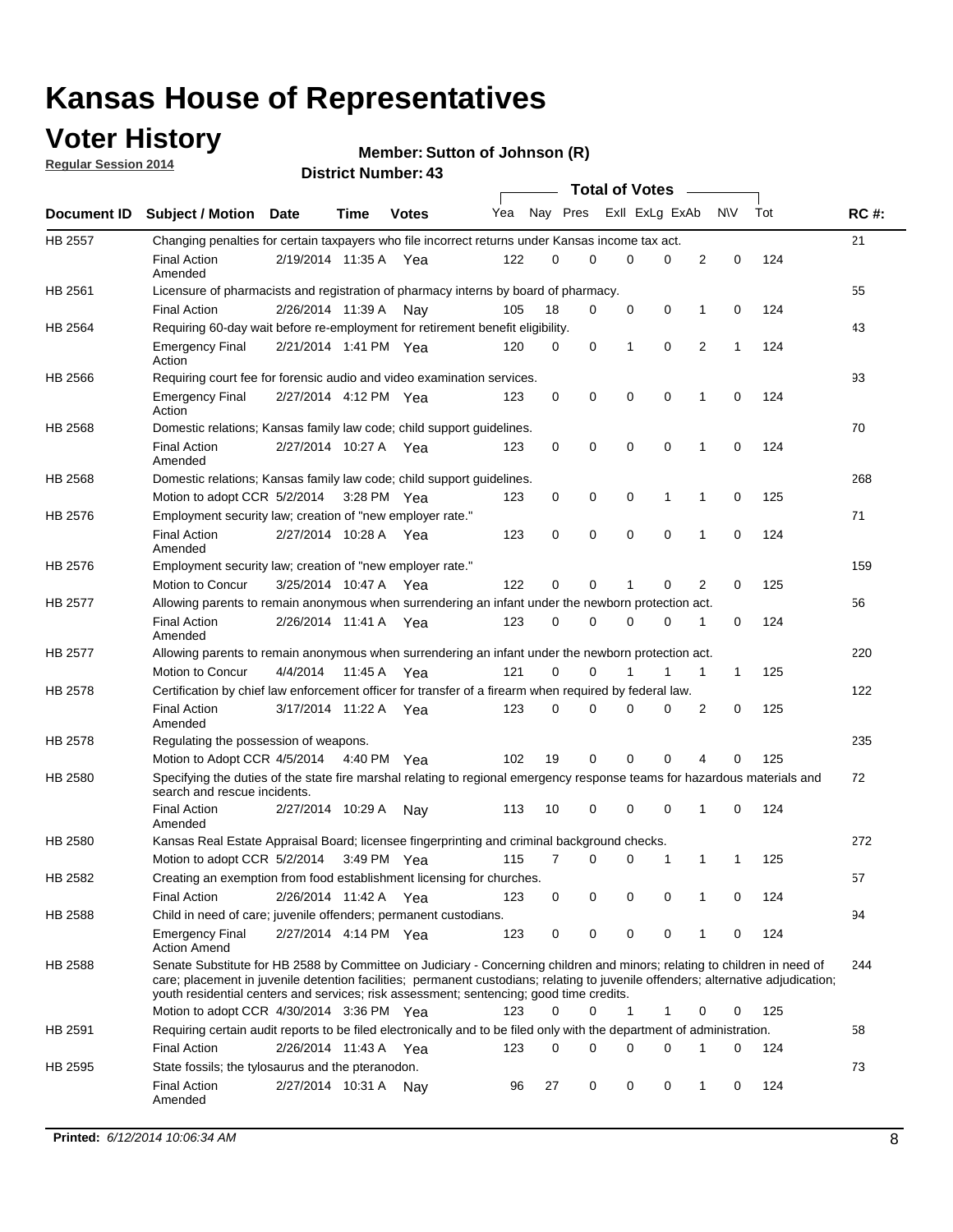### **Voter History**

**Regular Session 2014**

**Member: Sutton of Johnson (R)** 

|         |                                                                                                                                                                                                        |                       |             |              |     |                | <b>Total of Votes</b>   |             |             |              |            |     |             |
|---------|--------------------------------------------------------------------------------------------------------------------------------------------------------------------------------------------------------|-----------------------|-------------|--------------|-----|----------------|-------------------------|-------------|-------------|--------------|------------|-----|-------------|
|         | Document ID Subject / Motion Date                                                                                                                                                                      |                       | <b>Time</b> | <b>Votes</b> | Yea |                | Nay Pres Exll ExLg ExAb |             |             |              | <b>NIV</b> | Tot | <b>RC#:</b> |
| HB 2596 | Computation of retirement benefits when a state officer or employee is placed on furlough or has reduction in compensation.                                                                            |                       |             |              |     |                |                         |             | $\Omega$    |              |            |     | 74          |
| HB 2596 | <b>Final Action</b><br>Computation of retirement benefits when a state officer or employee is placed on furlough or has reduction in                                                                   | 2/27/2014 10:33 A     |             | Yea          | 123 | 0              | 0                       | $\mathbf 0$ |             |              | 0          | 124 | 246         |
|         | compensation.                                                                                                                                                                                          |                       |             |              |     |                |                         |             |             |              |            |     |             |
|         | Motion to adopt CCR 4/30/2014 3:45 PM Yea                                                                                                                                                              |                       |             |              | 123 | 0              | 0                       | 1           | 1           | 0            | 0          | 125 |             |
| HB 2597 | Municipal recycling services                                                                                                                                                                           |                       |             |              |     |                |                         |             |             |              |            |     | 97          |
|         | <b>Emergency Final</b><br><b>Action Amend</b>                                                                                                                                                          | 2/27/2014 4:20 PM Yea |             |              | 105 | 18             | 0                       | $\mathbf 0$ | 0           | 1            | 0          | 124 |             |
| HB 2599 | Authorizing the secretary of state to grant an easement to the unified government of Wyandotte county.                                                                                                 |                       |             |              |     |                |                         |             |             |              |            |     | 22          |
|         | <b>Final Action</b>                                                                                                                                                                                    | 2/19/2014 11:37 A     |             | Yea          | 120 | $\overline{2}$ | 0                       | 0           | $\Omega$    | 2            | $\Omega$   | 124 |             |
| HB 2599 | Authorizing the secretary of state to grant an easement to the unified government of Wyandotte county.                                                                                                 |                       |             |              |     |                |                         |             |             |              |            |     | 118         |
|         | Motion to Concur                                                                                                                                                                                       | 3/14/2014 11:25 A Yea |             |              | 118 | 0              | 0                       | 2           | 1           | 4            | 0          | 125 |             |
| HB 2602 | Increasing the percentage of unclassified employees allowed to be employed by KPERS from 25% to 50%.                                                                                                   |                       |             |              |     |                |                         |             |             |              |            |     | 44          |
|         | <b>Emergency Final</b><br>Action                                                                                                                                                                       | 2/21/2014 1:43 PM Yea |             |              | 107 | 13             | 0                       | 1           | 0           | 2            | 1          | 124 |             |
| HB 2602 | Increasing the percentage of unclassified employees allowed to be employed by KPERS from 25% to 50%.                                                                                                   |                       |             |              |     |                |                         |             |             |              |            |     | 195         |
|         | Motion to Concur                                                                                                                                                                                       | 4/1/2014              | 10:57 A     | Yea          | 108 | 15             | 0                       | 1           | $\mathbf 0$ | 1            | 0          | 125 |             |
| HB 2609 | Practice of pharmacy; filling and refilling of prescriptions.                                                                                                                                          |                       |             |              |     |                |                         |             |             |              |            |     | 105         |
|         | <b>Emergency Final</b><br><b>Action Amend</b>                                                                                                                                                          | 2/27/2014 4:29 PM Yea |             |              | 123 | 0              | $\mathbf 0$             | $\mathbf 0$ | $\mathbf 0$ | 1            | 0          | 124 |             |
| HB 2611 | Conduct of dental offices.                                                                                                                                                                             |                       |             |              |     |                |                         |             |             |              |            |     | 83          |
|         | <b>Emergency Final</b><br>Action                                                                                                                                                                       | 2/27/2014 3:59 PM Yea |             |              | 123 | 0              | $\mathbf 0$             | $\mathbf 0$ | 0           | 1            | 0          | 124 |             |
| HB 2612 | Relating to district judge and district magistrate judge vacancies.                                                                                                                                    |                       |             |              |     |                |                         |             |             |              |            |     | 75          |
|         | <b>Final Action</b><br>Amended                                                                                                                                                                         | 2/27/2014 10:34 A     |             | Yea          | 106 | 17             | $\mathbf 0$             | $\mathbf 0$ | $\mathbf 0$ | 1            | 0          | 124 |             |
| HB 2613 | Relating to the issuance of stillbirth and unborn child's death certificates.                                                                                                                          |                       |             |              |     |                |                         |             |             |              |            |     | 103         |
|         | <b>Emergency Final</b><br><b>Action Amend</b>                                                                                                                                                          | 2/27/2014 4:27 PM Yea |             |              | 122 | $\mathbf{1}$   | $\mathbf 0$             | $\mathbf 0$ | $\Omega$    | $\mathbf{1}$ | $\Omega$   | 124 |             |
| HB 2615 | Substitute for HB 2615 by Committee on Commerce, Labor and Economic Development - Workers compensation assigned                                                                                        |                       |             |              |     |                |                         |             |             |              |            |     | 185         |
|         | risk pool.<br>EFA Sub Bill<br>Amended                                                                                                                                                                  | 3/26/2014 3:42 PM Yea |             |              | 98  | 25             | 0                       | 1           | $\mathbf 0$ | 1            | 0          | 125 |             |
| HB 2616 | Secretary of labor; explore agreement to allow state of Kansas to enforce OSHA standards.                                                                                                              |                       |             |              |     |                |                         |             |             |              |            |     | 92          |
|         | <b>Emergency Final</b><br>Action                                                                                                                                                                       | 2/27/2014 4:11 PM Yea |             |              | 93  | 30             | $\Omega$                | $\mathbf 0$ | 0           | 1            | 0          | 124 |             |
| HB 2616 | Senate Substitute for HB 2616 by Committee on Commerce - Secretary of labor directed to study state enforcement of OSHA 261<br>standards.                                                              |                       |             |              |     |                |                         |             |             |              |            |     |             |
|         | Motion to Concur                                                                                                                                                                                       | 5/2/2014 11:47 A Yea  |             |              | 94  | 30             | $\mathbf 0$             | 0           | 1           | 0            | 0          | 125 |             |
| HB 2633 | Substitute for HB 2633 by Committee on Corrections and Juvenile Justice - Juvenile offenders; youth residential centers and                                                                            |                       |             |              |     |                |                         |             |             |              |            |     | 106         |
|         | services; risk assessment; raising the age for prosecution as an adult; sentencing; good time credits.<br>EFA Sub Bill                                                                                 | 2/27/2014 4:31 PM Yea |             |              | 122 | 1              | $\Omega$                | $\Omega$    | 0           | 1            | 0          | 124 |             |
| HB 2636 | Amended<br>Secretary of health and environment and air quality standards.                                                                                                                              |                       |             |              |     |                |                         |             |             |              |            |     | 45          |
|         | <b>Emergency Final</b>                                                                                                                                                                                 | 2/21/2014 1:44 PM Yea |             |              | 89  | 31             | 0                       | 1           | 0           | 2            | 1          | 124 |             |
|         | <b>Action Amend</b>                                                                                                                                                                                    |                       |             |              |     |                |                         |             |             |              |            |     | 212         |
| HB 2636 | Secretary of health and environment and air quality standards.                                                                                                                                         |                       |             |              |     |                |                         |             |             |              |            |     |             |
|         | Sub motion to concur 4/3/2014 7:20 PM Yea                                                                                                                                                              |                       |             |              | 121 | 3              | 0                       | 0           | 0           |              | 0          | 125 |             |
| HB 2642 | Income tax deduction for net gain on the sale of certain horses, cattle or livestock; income tax credit for expenditures to make 131<br>dwelling or facility accessible for persons with a disability. |                       |             |              |     |                |                         |             |             |              |            |     |             |
|         | <b>Final Action</b><br>Amended                                                                                                                                                                         | 3/20/2014 11:17 A Yea |             |              | 123 | 0              | 0                       | 0           | 1           | 1            | 0          | 125 |             |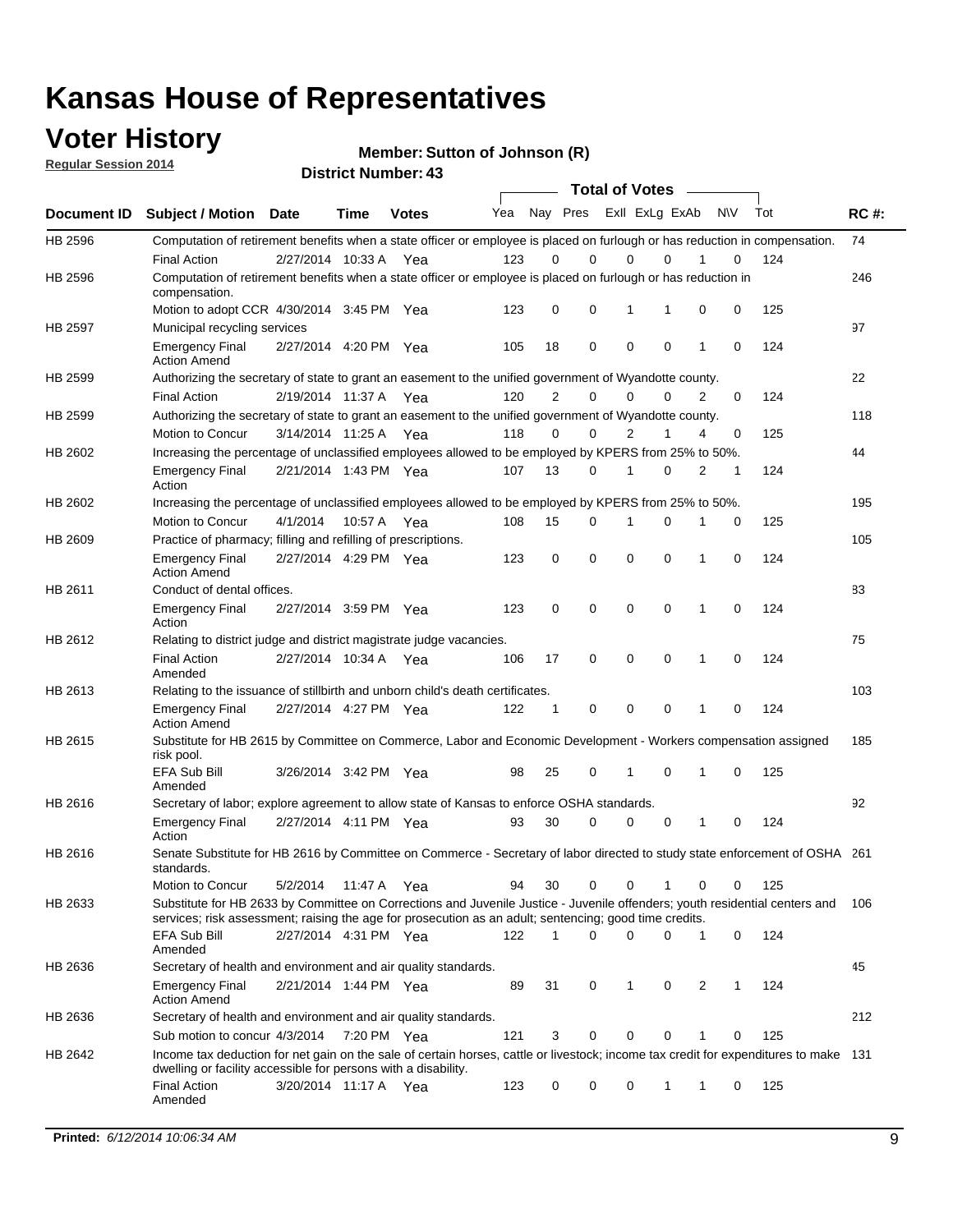### **Voter History**

| <b>VULGE LIBLUI Y</b><br><b>Regular Session 2014</b> |                                                                                                                                                                                                                                                                                                                                                                                                                               |                       |                            | Member: Sutton of Johnson (R) |     |          |          |  |             |                |                |             |     |             |
|------------------------------------------------------|-------------------------------------------------------------------------------------------------------------------------------------------------------------------------------------------------------------------------------------------------------------------------------------------------------------------------------------------------------------------------------------------------------------------------------|-----------------------|----------------------------|-------------------------------|-----|----------|----------|--|-------------|----------------|----------------|-------------|-----|-------------|
|                                                      |                                                                                                                                                                                                                                                                                                                                                                                                                               |                       | <b>District Number: 43</b> | <b>Total of Votes</b>         |     |          |          |  |             |                |                |             |     |             |
| Document ID                                          | <b>Subject / Motion Date</b>                                                                                                                                                                                                                                                                                                                                                                                                  |                       | <b>Time</b>                | <b>Votes</b>                  | Yea |          | Nay Pres |  |             | Exll ExLg ExAb |                | <b>NV</b>   | Tot | <b>RC#:</b> |
| HB 2643                                              | Property tax; classification of commercial and industrial machinery and equipment as personal property; reclassification of                                                                                                                                                                                                                                                                                                   |                       |                            |                               |     |          |          |  |             |                |                |             |     | 164         |
|                                                      | property upon termination of IRB tax exemption; use of independent appraisers to appraiser certain<br><b>Final Action</b><br>Amended                                                                                                                                                                                                                                                                                          | 3/26/2014 10:56 A     |                            | Yea                           | 123 | $\Omega$ | $\Omega$ |  |             | $\Omega$       | 1              | 0           | 125 |             |
| HB 2643                                              | Property tax; classification of commercial and industrial machinery and equipment as personal property; reclassification of<br>property upon termination of IRB tax exemption; use of independent appraisers to appraiser certain complex property; motor<br>vehicles, members of military; mortgage registration tax phase out and replacement with fees; county clerk technology fund;<br>county treasurer technology fund. |                       |                            |                               |     |          |          |  |             |                |                |             |     | 274         |
|                                                      | Motion to Concur                                                                                                                                                                                                                                                                                                                                                                                                              | 5/2/2014              |                            | 5:12 PM Nav                   | 16  | 108      | 0        |  | 0           | 0              |                | 0           | 125 |             |
| HB 2643                                              | Property tax; classification of commercial and industrial machinery and equipment as personal property; reclassification of<br>property upon termination of IRB tax exemption; use of independent appraisers to appraiser certain complex property; motor<br>vehicles, members of military; mortgage registration tax phase out and replacement with fees; county clerk technology fund;<br>county treasurer technology fund. |                       |                            |                               |     |          |          |  |             |                |                |             |     | 286         |
|                                                      | Motion to adopt CCR 5/3/2014                                                                                                                                                                                                                                                                                                                                                                                                  |                       |                            | 1:53 AM Yea                   | 70  | 53       | 0        |  | 0           | 0              | 1              | 1           | 125 |             |
| HB 2648                                              | Property tax exemption for levees.                                                                                                                                                                                                                                                                                                                                                                                            |                       |                            |                               |     |          |          |  |             |                |                |             |     | 100         |
|                                                      | <b>Emergency Final</b><br><b>Action Amend</b>                                                                                                                                                                                                                                                                                                                                                                                 | 2/27/2014 4:23 PM Yea |                            |                               | 100 | 23       | 0        |  | 0           | $\mathbf 0$    | $\mathbf{1}$   | 0           | 124 |             |
| HB 2651                                              | County law library.                                                                                                                                                                                                                                                                                                                                                                                                           |                       |                            |                               |     |          |          |  |             |                |                |             |     | 76          |
|                                                      | <b>Final Action</b><br>Amended                                                                                                                                                                                                                                                                                                                                                                                                | 2/27/2014 10:38 A     |                            | Yea                           | 82  | 41       | 0        |  | $\mathbf 0$ | $\mathbf 0$    | 1              | $\mathbf 0$ | 124 |             |
| HB 2655                                              | Allowing veterans with PTSD to seek mental health treatment upon certain convictions.                                                                                                                                                                                                                                                                                                                                         |                       |                            |                               |     |          |          |  |             |                |                |             |     | 77          |
|                                                      | <b>Final Action</b><br>Amended                                                                                                                                                                                                                                                                                                                                                                                                | 2/27/2014 10:40 A     |                            | Yea                           | 123 | 0        | $\Omega$ |  | 0           | 0              | 1              | 0           | 124 |             |
| HB 2655                                              | Senate Substitute for HB 2655 by Committee on Judiciary - Allowing veterans with PTSD to seek mental health treatment<br>upon certain convictions; also amending the crimes of interference with law enforcement and giving a false alarm.                                                                                                                                                                                    |                       |                            |                               |     |          |          |  |             |                |                |             |     | 224         |
|                                                      | Motion to Concur                                                                                                                                                                                                                                                                                                                                                                                                              | 4/4/2014              |                            | 5:42 PM Yea                   | 122 | $\Omega$ | $\Omega$ |  | 0           | 1              | 2              | 0           | 125 |             |
| HB 2656                                              | Authorizing the state of Kansas to pay the death gratuity benefit to the designated survivor of a Kansas service member during 48<br>a federal government shutdown and providing for reimbursement to the state                                                                                                                                                                                                               |                       |                            |                               |     |          |          |  |             |                |                |             |     |             |
|                                                      | <b>Final Action</b>                                                                                                                                                                                                                                                                                                                                                                                                           | 2/26/2014 11:27 A Yea |                            |                               | 123 | 0        | 0        |  | 0           | 0              |                | 0           | 124 |             |
| HB 2661                                              | Substitute for HB 2661 by Committee on Energy and Environment - Siting of electric transmission lines; notice and hearing<br>requirements.                                                                                                                                                                                                                                                                                    |                       |                            |                               |     |          |          |  |             |                |                |             |     | 181         |
|                                                      | EFA Sub Bill                                                                                                                                                                                                                                                                                                                                                                                                                  | 3/26/2014 3:37 PM     |                            | Yea                           | 119 | 4        | 0        |  | 1           | 0              | 1              | 0           | 125 |             |
| HB 2662                                              | Expungment of driving under the influence convictions.                                                                                                                                                                                                                                                                                                                                                                        |                       |                            |                               |     |          |          |  |             |                |                |             |     | 116         |
|                                                      | <b>Final Action</b><br>Amended                                                                                                                                                                                                                                                                                                                                                                                                | 3/14/2014 11:22 A     |                            | Nav                           | 87  | 31       | 0        |  | 2           | 1              | $\overline{4}$ | $\mathbf 0$ | 125 |             |
| HB 2668                                              | Health insurance for qualified professional associations.                                                                                                                                                                                                                                                                                                                                                                     |                       |                            |                               |     |          |          |  |             |                |                |             |     | 34          |
|                                                      | <b>Final Action</b><br>Amended                                                                                                                                                                                                                                                                                                                                                                                                | 2/21/2014 11:21 A     |                            | Yea                           | 114 | 7        | 0        |  | 1           | 0              | 2              | 0           | 124 |             |
| HB 2668                                              | Predetermination of health insurance benefits                                                                                                                                                                                                                                                                                                                                                                                 |                       |                            |                               |     |          |          |  |             |                |                |             |     | 262         |
|                                                      | Motion to Concur                                                                                                                                                                                                                                                                                                                                                                                                              | 5/2/2014              | 12:05 P                    | Yea                           | 97  | 27       | 0        |  | 0           | 1              | 0              | 0           | 125 |             |
| HB 2669                                              | State civil service board; transferred from the department of administration to the office of administrative hearings.                                                                                                                                                                                                                                                                                                        |                       |                            |                               |     |          |          |  |             |                |                |             |     | 87          |
|                                                      | <b>Emergency Final</b><br>Action                                                                                                                                                                                                                                                                                                                                                                                              | 2/27/2014 4:05 PM Yea |                            |                               | 110 | 13       | 0        |  | 0           | 0              | 1              | 0           | 124 |             |
| HB 2673                                              | Kansas healing arts act; physician assistant licensure act.                                                                                                                                                                                                                                                                                                                                                                   |                       |                            |                               |     |          |          |  |             |                |                |             |     | 91          |
|                                                      | <b>Emergency Final</b><br><b>Action Amend</b>                                                                                                                                                                                                                                                                                                                                                                                 | 2/27/2014 4:10 PM Nay |                            |                               | 105 | 18       | 0        |  | 0           | 0              | 1              | 0           | 124 |             |
| HB 2673                                              | Board of healing arts functions and duties, physician assistants licensure act and podiatry act.                                                                                                                                                                                                                                                                                                                              |                       |                            |                               |     |          |          |  |             |                |                |             |     | 270         |
|                                                      | Motion to adopt CCR 5/2/2014                                                                                                                                                                                                                                                                                                                                                                                                  |                       |                            | 3:39 PM Yea                   | 111 | 11       | 0        |  | 0           | -1             | 1              | 1           | 125 |             |
| HB 2675                                              | Relating to procurement negotiating committees; certified businesses.                                                                                                                                                                                                                                                                                                                                                         |                       |                            |                               |     |          |          |  |             |                |                |             |     | 165         |

Final Action 3/26/2014 10:57 A Yea 123 0 0 1 0 125

3/26/2014 10:57 A Yea

Amended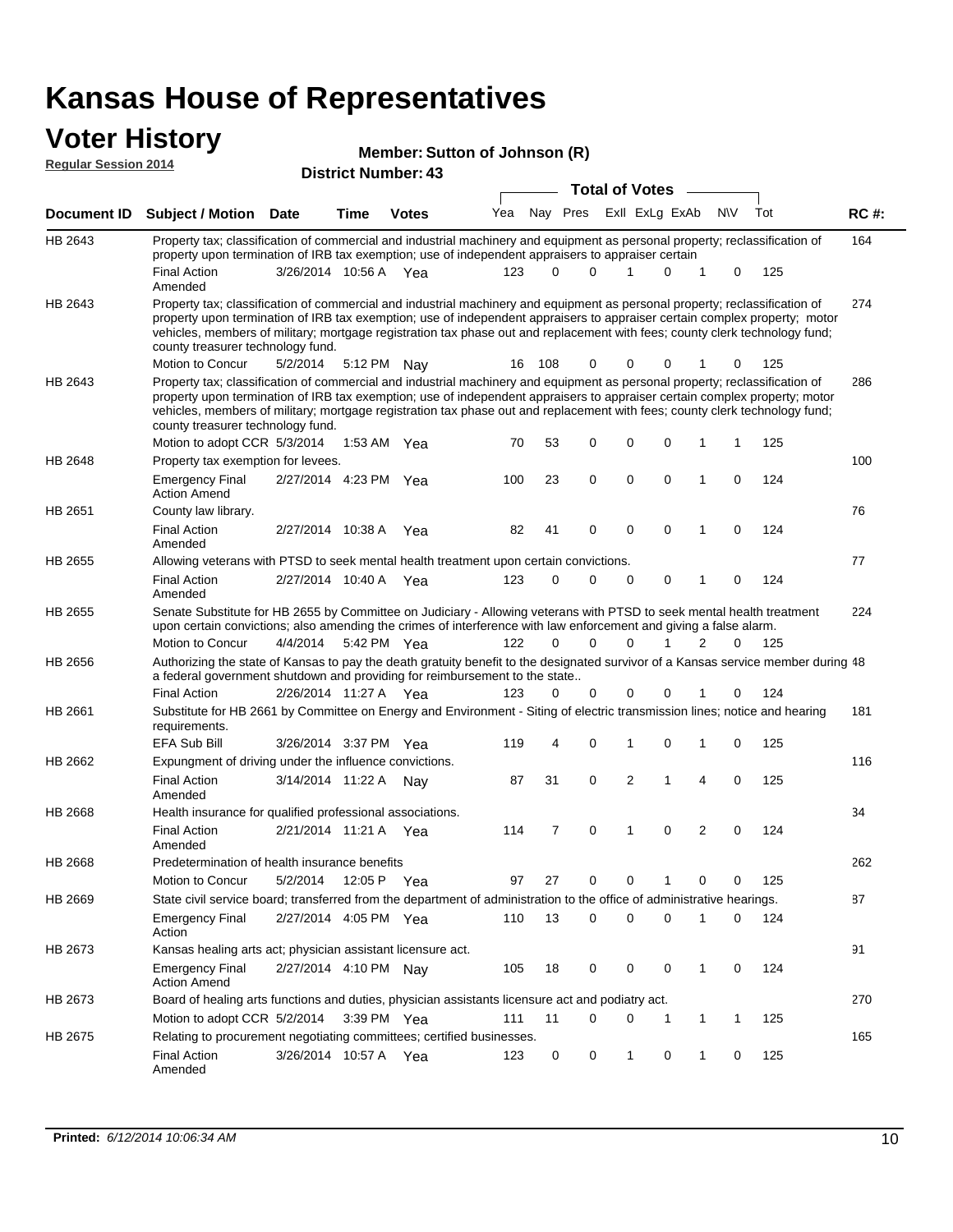#### **Voter History Regular Session 2014**

**Member: Sutton of Johnson (R)** 

|             |                                                                                                                                                                                                                                                                                               |          |                   | <b>District Number: 43</b> |     |          |             |             |                       |        |              |     |             |
|-------------|-----------------------------------------------------------------------------------------------------------------------------------------------------------------------------------------------------------------------------------------------------------------------------------------------|----------|-------------------|----------------------------|-----|----------|-------------|-------------|-----------------------|--------|--------------|-----|-------------|
|             |                                                                                                                                                                                                                                                                                               |          |                   |                            |     |          |             |             | <b>Total of Votes</b> | $\sim$ |              |     |             |
| Document ID | <b>Subject / Motion Date</b>                                                                                                                                                                                                                                                                  |          | <b>Time</b>       | <b>Votes</b>               | Yea | Nay Pres |             |             | ExII ExLg ExAb        |        | N\V          | Tot | <b>RC#:</b> |
| HB 2681     | Substitute for HB2681 by Committee on Veterans, Military, and Homeland Security--Abolishing the Kansas commission on<br>veterans affairs; creating the Kansas commission on veterans affairs office within the executive branch of government.<br>Final Action Sub Bill 3/20/2014 11:18 A Yea |          |                   |                            | 123 | $\Omega$ | 0           | 0           | 1                     | 1      | 0            | 125 | 132         |
| HB 2681     | Substitute for HB2681 by Committee on Veterans, Military, and Homeland Security - Abolishing the Kansas commission on                                                                                                                                                                         |          |                   |                            |     |          |             |             |                       |        |              |     | 219         |
|             | veterans affairs; creating the Kansas commission on veterans affairs office within the executive branch of government.                                                                                                                                                                        |          |                   |                            |     | $\Omega$ | 0           | 1           |                       |        |              |     |             |
|             | Motion to Concur                                                                                                                                                                                                                                                                              | 4/4/2014 | 11:41 A           | Yea                        | 122 |          |             |             | 1                     | 1      | 0            | 125 |             |
| HB 2684     | Allocating moneys from driver's license fees to the judicial branch nonjudicial salary adjustment fund.                                                                                                                                                                                       |          |                   |                            |     |          |             |             |                       |        |              |     | 78          |
|             | <b>Final Action</b>                                                                                                                                                                                                                                                                           |          | 2/27/2014 10:41 A | Nav                        | 93  | 30       | 0           | $\Omega$    | 0                     | 1      | 0            | 124 |             |
| HB 2687     | Unclaimed property act and hearings.                                                                                                                                                                                                                                                          |          |                   |                            |     |          |             |             |                       |        |              |     | 59          |
|             | <b>Final Action</b>                                                                                                                                                                                                                                                                           |          | 2/26/2014 11:44 A | Yea                        | 119 | 4        | $\mathbf 0$ | 0           | 0                     | 1      | 0            | 124 |             |
| HB 2687     | Unclaimed property act and hearings.                                                                                                                                                                                                                                                          |          |                   |                            |     |          |             |             |                       |        |              |     | 251         |
|             | Motion to Concur                                                                                                                                                                                                                                                                              | 5/1/2014 | 1:56 PM           | Yea                        | 125 | 0        | 0           | 0           | $\mathbf 0$           | 0      | 0            | 125 |             |
| HB 2689     | Amending which convictions are counted for driving while license canceled, suspended or revoked.                                                                                                                                                                                              |          |                   |                            |     |          |             |             |                       |        |              |     | 231         |
|             | <b>Final Action</b><br>Amended                                                                                                                                                                                                                                                                | 4/5/2014 | 10:23 A           | Yea                        | 121 | 0        | 0           | $\Omega$    | 0                     | 4      | 0            | 125 |             |
| HB 2693     | Providing for testing by community colleges for commercial driver's licenses and allowing temporary commercial driver's<br>license holders the ability to drive class A commercial vehicles.                                                                                                  |          |                   |                            |     |          |             |             |                       |        |              |     | 104         |
|             | Emergency Final<br><b>Action Amend</b>                                                                                                                                                                                                                                                        |          |                   | 2/27/2014 4:28 PM Yea      | 123 | 0        | 0           | $\Omega$    | $\mathbf 0$           | 1      | 0            | 124 |             |
| HB 2693     | Senate Substitute for HB 2693 by Committee on Transportation - Providing for testing by community colleges for commercial 255<br>driver's licenses; entities serving as driver's licenses examiners.                                                                                          |          |                   |                            |     |          |             |             |                       |        |              |     |             |
|             | Motion to adopt CCR 5/1/2014 4:42 PM Yea                                                                                                                                                                                                                                                      |          |                   |                            | 125 | 0        | 0           | 0           | 0                     | 0      | 0            | 125 |             |
| HB 2715     | Farm machinery and equipment annual highway permits, commercial drivers' license.                                                                                                                                                                                                             |          |                   |                            |     |          |             |             |                       |        |              |     | 98          |
|             | Emergency Final<br><b>Action Amend</b>                                                                                                                                                                                                                                                        |          |                   | 2/27/2014 4:21 PM Yea      | 123 | 0        | 0           | 0           | 0                     | 1      | 0            | 124 |             |
| HB 2717     | Registration of operators of assisted living, residential health care, home plus or adult day care facilities.                                                                                                                                                                                |          |                   |                            |     |          |             |             |                       |        |              |     | 175         |
|             | Emergency Final<br>Action Amend                                                                                                                                                                                                                                                               |          |                   | 3/26/2014 3:29 PM Yea      | 114 | 9        | 0           |             | 0                     |        | 0            | 125 |             |
| HB 2721     | Substitute for Substitute for HB 2721 by Committee on Commerce, Labor and Economic Development †Enacting the<br>business entity standard treatment act.                                                                                                                                       |          |                   |                            |     |          |             |             |                       |        |              |     | 117         |
|             | Final Action Sub Bill 3/14/2014 11:23 A Yea                                                                                                                                                                                                                                                   |          |                   |                            | 118 | 0        | 0           | 2           |                       | 4      | 0            | 125 |             |
| HB 2721     | Substitute for Substitute for HB 2721 by Committee on Commerce, Labor and Economic Development - Enacting the business 273<br>entity standard treatment act.                                                                                                                                  |          |                   |                            |     |          |             |             |                       |        |              |     |             |
|             | Motion to Concur                                                                                                                                                                                                                                                                              | 5/2/2014 | 3:59 PM           | Yea                        | 122 | 0        | 0           | $\mathbf 0$ | 1                     | 1      | 1            | 125 |             |
| HB 2724     | Uniform commercial driver's license act; definition of tank vehicle.                                                                                                                                                                                                                          |          |                   |                            |     |          |             |             |                       |        |              |     | 99          |
|             | <b>Emergency Final</b><br>Action                                                                                                                                                                                                                                                              |          |                   | 2/27/2014 4:22 PM Yea      | 122 | 1        | 0           | 0           | $\mathbf 0$           | 1      | 0            | 124 |             |
| HB 2727     | Expiration of license plates and placards for individuals with disability.                                                                                                                                                                                                                    |          |                   |                            |     |          |             |             |                       |        |              |     | 88          |
|             | Emergency Final<br>Action                                                                                                                                                                                                                                                                     |          |                   | 2/27/2014 4:06 PM Yea      | 123 | 0        | 0           | 0           | 0                     | 1      | 0            | 124 |             |
| HB 2728     | Permits for the operation of salvage vehicles no longer required to be prepared in triplicate.                                                                                                                                                                                                |          |                   |                            |     |          |             |             |                       |        |              |     | 89          |
|             | Emergency Final<br>Action                                                                                                                                                                                                                                                                     |          |                   | 2/27/2014 4:07 PM Yea      | 122 |          | 0           | 0           | 0                     | 1      | 0            | 124 |             |
| HB 2728     | Permits for the operation of salvage vehicles no longer required to be prepared in triplicate.                                                                                                                                                                                                |          |                   |                            |     |          |             |             |                       |        |              |     | 192         |
|             | Motion to Concur                                                                                                                                                                                                                                                                              |          |                   | 3/31/2014 11:43 A Yea      | 122 | 0        | 0           | 1           | 0                     | 2      | 0            | 125 |             |
| HB 2732     | Sales tax authority for Rooks county for constructing or remodeling a jail facility.                                                                                                                                                                                                          |          |                   |                            |     |          |             |             |                       |        |              |     | 232         |
|             | Final Action                                                                                                                                                                                                                                                                                  | 4/5/2014 |                   | 10:24 A Yea                | 121 | 0        | 0           | 0           | 0                     | 4      | 0            | 125 |             |
| HB 2744     | Insurance; coverage for autism spectrum disorder.                                                                                                                                                                                                                                             |          |                   |                            |     |          |             |             |                       |        |              |     | 137         |
|             | <b>Final Action</b>                                                                                                                                                                                                                                                                           |          |                   | 3/21/2014 10:14 A Yea      | 114 | 3        | 0           | 0           | 1                     | 6      | $\mathbf{1}$ | 125 |             |
|             | Amended                                                                                                                                                                                                                                                                                       |          |                   |                            |     |          |             |             |                       |        |              |     |             |
| HB 2745     | Tax lien on property voluntarily transferred.                                                                                                                                                                                                                                                 |          |                   |                            |     |          |             |             |                       |        |              |     | 166         |
|             | <b>Final Action</b>                                                                                                                                                                                                                                                                           |          | 3/26/2014 10:58 A | Yea                        | 123 | 0        | 0           | $\mathbf 1$ | 0                     | 1      | 0            | 125 |             |
|             | Printed: 6/12/2014 10:06:34 AM                                                                                                                                                                                                                                                                |          |                   |                            |     |          |             |             |                       |        |              |     | 11          |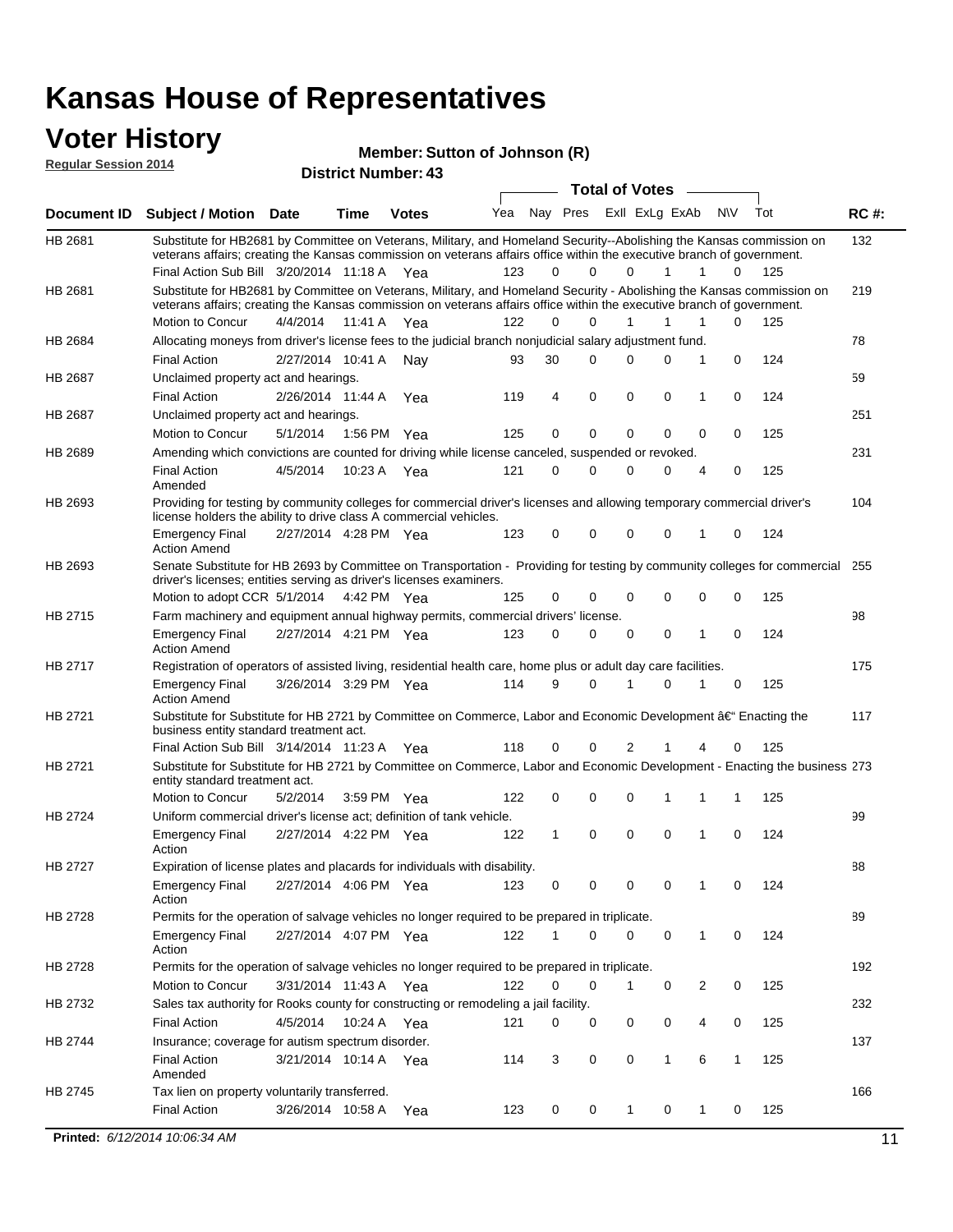### **Voter History**

**Regular Session 2014**

#### **Member: Sutton of Johnson (R)**

|                 |                                                                                                                                                                                                                                                      |                       |             |              |     |             |             | <b>Total of Votes</b> |             |   |             |     |             |
|-----------------|------------------------------------------------------------------------------------------------------------------------------------------------------------------------------------------------------------------------------------------------------|-----------------------|-------------|--------------|-----|-------------|-------------|-----------------------|-------------|---|-------------|-----|-------------|
| Document ID     | <b>Subject / Motion Date</b>                                                                                                                                                                                                                         |                       | Time        | <b>Votes</b> | Yea | Nay Pres    |             | Exll ExLg ExAb        |             |   | <b>NV</b>   | Tot | <b>RC#:</b> |
| HB 2755         | Repealing the sunset on the Kansas taxpayer transparency act.                                                                                                                                                                                        |                       |             |              |     |             |             |                       |             |   |             |     | 140         |
|                 | <b>Final Action</b>                                                                                                                                                                                                                                  | 3/24/2014 10:13 A     |             | Yea          | 122 | 0           | 0           | $\mathbf 0$           | 0           | 3 | 0           | 125 |             |
| HB 2767         | State child death review board.                                                                                                                                                                                                                      |                       |             |              |     |             |             |                       |             |   |             |     | 167         |
|                 | <b>Final Action</b><br>Amended                                                                                                                                                                                                                       | 3/26/2014 10:59 A     |             | Yea          | 123 | 0           | 0           | 1                     | $\mathbf 0$ | 1 | 0           | 125 |             |
| <b>HCR 5029</b> | Urging the Kansas bureau of investigation to establish a blue alert system for the state of Kansas.                                                                                                                                                  |                       |             |              |     |             |             |                       |             |   |             |     | 95          |
|                 | <b>Emergency Final</b><br><b>Action Amend</b>                                                                                                                                                                                                        | 2/27/2014 4:15 PM Nay |             |              | 121 | 2           | 0           | 0                     | 0           | 1 | 0           | 124 |             |
| <b>HCR 5031</b> | Urging Congress to provide for the prompt payment of disability compensation to U.S. Veterans.                                                                                                                                                       |                       |             |              |     |             |             |                       |             |   |             |     | 125         |
|                 | <b>Final Action</b>                                                                                                                                                                                                                                  | 3/19/2014 11:21 A     |             | Yea          | 122 | 0           | $\Omega$    | $\Omega$              | 1           | 2 | 0           | 125 |             |
| HR 6049         | Resolution encouraging the creation of a Kansas plan for comprehensive treatment of chronic obstruction pulmonary<br>disease.                                                                                                                        |                       |             |              |     |             |             |                       |             |   |             |     | 109         |
|                 | <b>Emergency Final</b><br><b>Action Amend</b>                                                                                                                                                                                                        | 3/6/2014              | 11:24 A Yea |              | 120 | 0           | 0           | 2                     | 1           | 2 | $\mathbf 0$ | 125 |             |
| HR 6063         | Urging the President to extend the qualifications for the Women's Army Corps Service Medal.                                                                                                                                                          |                       |             |              |     |             |             |                       |             |   |             |     | 143         |
|                 | <b>Final Action</b>                                                                                                                                                                                                                                  | 3/25/2014 10:11 A Yea |             |              | 123 | 0           | 0           | 1                     | $\mathbf 0$ | 1 | 0           | 125 |             |
| SB 40           | House Substitute for SB 40 by Committee on Corrections and Juvenile Justice †Secretary of corrections; including juvenile<br>offenders in the prison made goods act; authorizing use of correctional industries funds for payment of                 |                       |             |              |     |             |             |                       |             |   |             |     | 123         |
|                 | Final Action Sub Bill 3/17/2014 11:23 A Yea                                                                                                                                                                                                          |                       |             |              | 123 | 0           | 0           | $\Omega$              | O           | 2 | $\mathbf 0$ | 125 |             |
| SB 54           | Medical assistance recovery program; rules and regulations.                                                                                                                                                                                          |                       |             |              |     |             |             |                       |             |   |             |     | 174         |
|                 | <b>Emergency Final</b><br><b>Action Amend</b>                                                                                                                                                                                                        | 3/26/2014 3:28 PM Nay |             |              | 95  | 28          | $\mathbf 0$ | 1                     | 0           | 1 | $\mathbf 0$ | 125 |             |
| SB 54           | Amendments to statutes regulating abortions.                                                                                                                                                                                                         |                       |             |              |     |             |             |                       |             |   |             |     | 214         |
|                 | Motion to Adopt CCR 4/4/2014                                                                                                                                                                                                                         |                       | 9:59 AM Yea |              | 112 | 11          | 0           |                       | $\mathbf 0$ | 1 | $\mathbf 0$ | 125 |             |
| SB 63           | State use law; purchases by municipalities; committee sunset date and chairperson selection.                                                                                                                                                         |                       |             |              |     |             |             |                       |             |   |             |     | 280         |
|                 | Motion to adopt CCR 5/2/2014 8:52 PM Yea                                                                                                                                                                                                             |                       |             |              | 124 | $\mathbf 0$ | 0           | 0                     | 0           | 1 | $\mathbf 0$ | 125 |             |
| SB 99           | Lobbyists defined.                                                                                                                                                                                                                                   |                       |             |              |     |             |             |                       |             |   |             |     | 184         |
|                 | <b>Emergency Final</b><br>Action                                                                                                                                                                                                                     | 3/26/2014 3:41 PM Yea |             |              | 117 | 6           | 0           | 1                     | 0           | 1 | $\mathbf 0$ | 125 |             |
| SB 147          | House Substitute for SB 147 by Committee on Agriculture and Natural Resources †Amending the powers and duties of the 133<br>Kansas department of agriculture division of conservation and the state conservation commission.                         |                       |             |              |     |             |             |                       |             |   |             |     |             |
|                 | Final Action Sub Bill 3/20/2014 11:19 A Yea<br>Amended                                                                                                                                                                                               |                       |             |              | 123 | 0           | $\Omega$    | 0                     | 1           | 1 | 0           | 125 |             |
| <b>SB 218</b>   | House Substitute for SB 218 by Committee on Appropriations-Education; relating to the financing and instruction thereof;<br>making and concerning appropriations for the fiscal years ending June 30, 2014, and June 30, 2015, for certain agencies. |                       |             |              |     |             |             |                       |             |   |             |     | 226         |
|                 | Final Action Sub Bill 4/4/2014 6:17 PM Nay<br>Amended                                                                                                                                                                                                |                       |             |              | 91  | 31          | $\Omega$    | 0                     | 1           | 2 | $\Omega$    | 125 |             |
| SB 218          | House Substitute for SB 218 by Committee on Appropriations-Education; relating to the financing and instruction thereof;                                                                                                                             |                       |             |              |     |             |             |                       |             |   |             |     | 237         |
|                 | making and concerning appropriations for the fiscal years ending June 30, 2014, and June 30, 2015, for certain agencies.<br>Sub Motion to Adopt 4/6/2014 12:51 A Yea<br><b>CCR</b>                                                                   |                       |             |              | 55  | 67          | 0           | 0                     | 0           | 3 | 0           | 125 |             |
| SB 231          | House Substitute for SB 231 †Concerning valuation and appeals; renaming the state court of tax appeals; timing of<br>decisions.                                                                                                                      |                       |             |              |     |             |             |                       |             |   |             |     | 134         |
|                 | Final Action Sub Bill 3/20/2014 11:21 A Yea<br>Amended                                                                                                                                                                                               |                       |             |              | 123 | 0           | 0           | 0                     | 1           | 1 | 0           | 125 |             |
| SB 231          | House Substitute for SB 231 - Concerning valuation and appeals; renaming the state court of tax appeals; timing of<br>decisions                                                                                                                      |                       |             |              |     |             |             |                       |             |   |             |     | 281         |
|                 | Motion to Adopt CCR 5/2/2014                                                                                                                                                                                                                         |                       | 8:56 PM Yea |              | 124 | 0           | 0           | 0                     | 0           | 1 | 0           | 125 |             |
| SB 245          | House Substitute for SB 245 by Committee on Appropriations - Appropriations for FY 2014, FY 2015, and FY 2016 for the<br>department of corrections; capital improvement projects.                                                                    |                       |             |              |     |             |             |                       |             |   |             |     | 13          |
|                 | Final Action Sub Bill 2/13/2014 11:34 A Yea<br>Amended                                                                                                                                                                                               |                       |             |              | 79  | 41          | 0           | 3                     | 0           | 1 | 0           | 124 |             |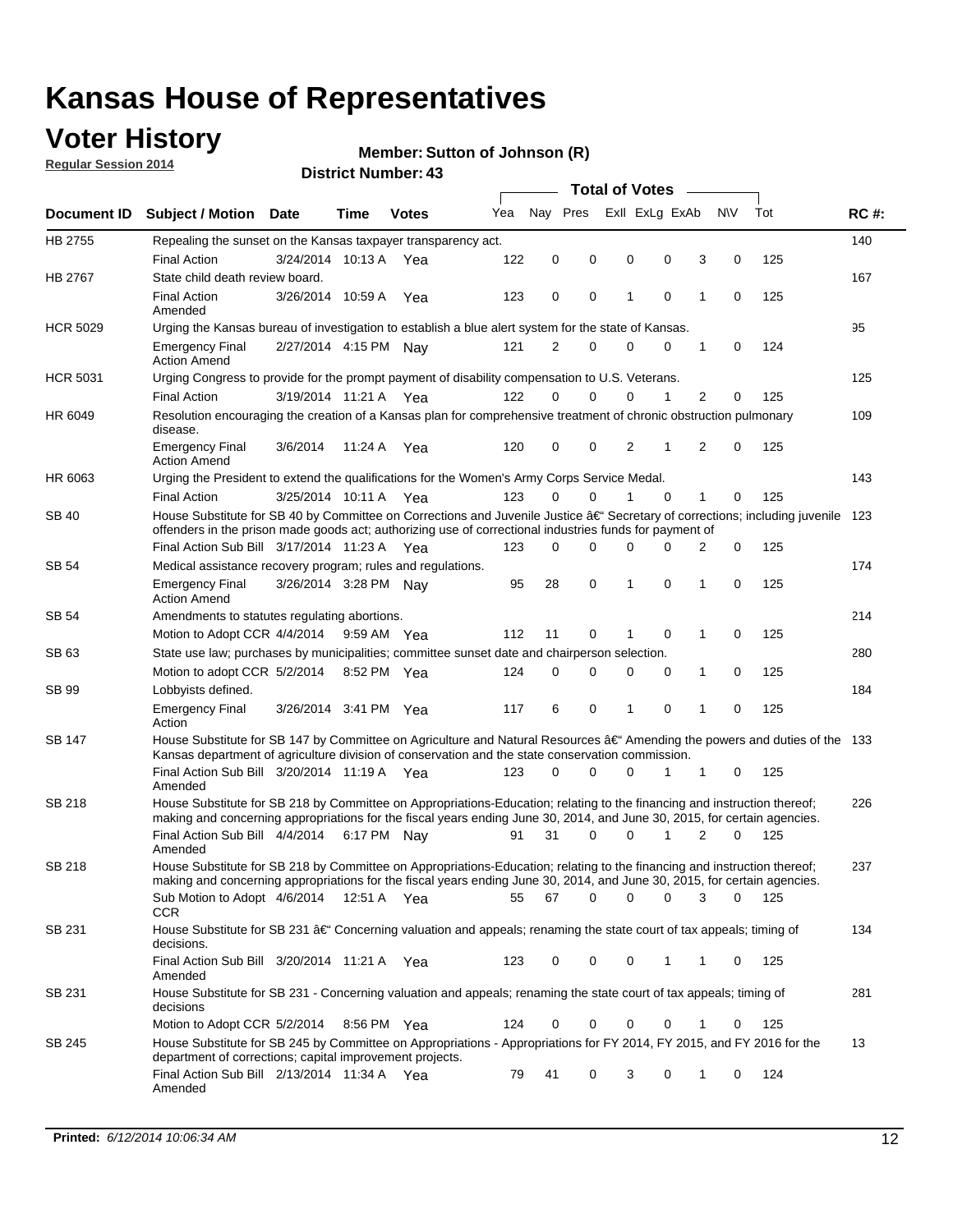### **Voter History**

#### **Member: Sutton of Johnson (R)**

**Regular Session 2014**

| <b>District Number: 43</b> |  |  |  |
|----------------------------|--|--|--|
|----------------------------|--|--|--|

|               |                                                                                                                                                                                                                                                                                                                                                                                                                                                                                                                                                                                                                                                                                                                                                                                                               |                       |             | DISTICT MAILIDEL 49 |     |          |   | <b>Total of Votes</b> |   |                |                         |              |     |             |
|---------------|---------------------------------------------------------------------------------------------------------------------------------------------------------------------------------------------------------------------------------------------------------------------------------------------------------------------------------------------------------------------------------------------------------------------------------------------------------------------------------------------------------------------------------------------------------------------------------------------------------------------------------------------------------------------------------------------------------------------------------------------------------------------------------------------------------------|-----------------------|-------------|---------------------|-----|----------|---|-----------------------|---|----------------|-------------------------|--------------|-----|-------------|
|               | Document ID Subject / Motion Date                                                                                                                                                                                                                                                                                                                                                                                                                                                                                                                                                                                                                                                                                                                                                                             |                       | <b>Time</b> | <b>Votes</b>        | Yea | Nay Pres |   |                       |   | Exll ExLg ExAb |                         | <b>NV</b>    | Tot | <b>RC#:</b> |
| <b>SB 245</b> | House Substitute for SB 245 by Committee on Appropriations - Education funding; relating to mineral production; creating the<br>mineral production education fund, crediting 20% of remainder from oil and gas tax into such fund, moneys expended on<br>education; abolishing the oil and gas valuation depletion trust fund; allowing the counties to retain funds already in such<br>county's oil and gas valuation depletion trust fund; concerning school financing sources; proceeds from the tax levied by a<br>school district under authority of K.S.A. 2013 Supp. 72-6431, remitted to the state treasury to the credit of the state school<br>district finance fund not to the district's general fund; making and concerning appropriations for fiscal year 2017.<br>Motion to adopt CCR 5/1/2014 |                       |             | 5:06 PM Yea         | 88  | 37       |   | $\Omega$              | 0 | 0              | 0                       | 0            | 125 | 258         |
| SB 248        | Victim notification prior to release of certain inmates.                                                                                                                                                                                                                                                                                                                                                                                                                                                                                                                                                                                                                                                                                                                                                      |                       |             |                     |     |          |   |                       |   |                |                         |              |     | 119         |
|               | <b>Final Action</b>                                                                                                                                                                                                                                                                                                                                                                                                                                                                                                                                                                                                                                                                                                                                                                                           | 3/17/2014 11:18 A Yea |             |                     | 122 |          | 0 | 0                     | 0 | 0              | 2                       | $\mathbf{1}$ | 125 |             |
| SB 254        | Medical assistance recovery program; rules and regulations.                                                                                                                                                                                                                                                                                                                                                                                                                                                                                                                                                                                                                                                                                                                                                   |                       |             |                     |     |          |   |                       |   |                |                         |              |     | 179         |
|               | <b>Emergency Final</b><br>Action                                                                                                                                                                                                                                                                                                                                                                                                                                                                                                                                                                                                                                                                                                                                                                              | 3/26/2014 3:34 PM Yea |             |                     | 123 |          | 0 | $\mathbf 0$           | 1 | 0              | $\mathbf{1}$            | 0            | 125 |             |
| SB 256        | Attorney general; costs in criminal appeals.                                                                                                                                                                                                                                                                                                                                                                                                                                                                                                                                                                                                                                                                                                                                                                  |                       |             |                     |     |          |   |                       |   |                |                         |              |     | 147         |
|               | <b>Final Action</b><br>Amended                                                                                                                                                                                                                                                                                                                                                                                                                                                                                                                                                                                                                                                                                                                                                                                | 3/25/2014 10:16 A     |             | Nay                 | 119 |          | 4 | 0                     | 1 | 0              | 1                       | 0            | 125 |             |
| SB 256        | Amending the crime of mistreatment of a dependent adult; creating the crime of mistreatment of an elder person; amending<br>the crime of unlawful sexual relations; amending provisions relating to appearance bonds and surety regulation; amending<br>violations of the Kansas racketeer influenced and corrupt organization act; also concerning the attorney general, costs in<br>criminal appeals.                                                                                                                                                                                                                                                                                                                                                                                                       |                       |             |                     |     |          |   |                       |   |                |                         |              |     | 236         |
|               | Motion to Adopt CCR 4/5/2014 6:52 PM Yea                                                                                                                                                                                                                                                                                                                                                                                                                                                                                                                                                                                                                                                                                                                                                                      |                       |             |                     | 118 |          | 4 | 0                     | 0 | 0              | 3                       | 0            | 125 |             |
| <b>SB 258</b> | Amending the juvenile statute of limitations to match adult time limitations for sex crimes.<br><b>Final Action</b><br>Amended                                                                                                                                                                                                                                                                                                                                                                                                                                                                                                                                                                                                                                                                                | 3/20/2014 11:21 A Yea |             |                     | 123 |          | 0 | 0                     | 0 | 1              | 1                       | 0            | 125 | 135         |
| SB 258        | Relating to issuance of certificates of birth resulting in stillbirth.                                                                                                                                                                                                                                                                                                                                                                                                                                                                                                                                                                                                                                                                                                                                        |                       |             |                     |     |          |   |                       |   |                |                         |              |     | 259         |
|               | Motion to Adopt CCR 5/1/2014 5:12 PM Yea                                                                                                                                                                                                                                                                                                                                                                                                                                                                                                                                                                                                                                                                                                                                                                      |                       |             |                     | 121 |          | 4 | 0                     | 0 | $\mathbf 0$    | 0                       | 0            | 125 |             |
| SB 263        | Establishing the military funeral honors fund under the adjutant general's office.                                                                                                                                                                                                                                                                                                                                                                                                                                                                                                                                                                                                                                                                                                                            |                       |             |                     |     |          |   |                       |   |                |                         |              |     | 148         |
|               | <b>Final Action</b><br>Amended                                                                                                                                                                                                                                                                                                                                                                                                                                                                                                                                                                                                                                                                                                                                                                                | 3/25/2014 10:17 A Yea |             |                     | 123 |          | 0 | 0                     | 1 | 0              | 1                       | 0            | 125 |             |
| SB 263        | Veterans and military matters; military honors fund; death gratuity; disabled veterans preference, state jobs and contracts;<br>schools on military reservations, funding.                                                                                                                                                                                                                                                                                                                                                                                                                                                                                                                                                                                                                                    |                       |             |                     |     |          |   |                       |   |                |                         |              |     | 256         |
|               | Motion to adopt CCR 5/1/2014 4:47 PM Yea                                                                                                                                                                                                                                                                                                                                                                                                                                                                                                                                                                                                                                                                                                                                                                      |                       |             |                     | 124 |          | 0 | 0                     | 0 | 0              | $\mathbf 0$             | 1            | 125 |             |
| SB 265        | Income definition for Homestead Refund eligibility.                                                                                                                                                                                                                                                                                                                                                                                                                                                                                                                                                                                                                                                                                                                                                           |                       |             |                     |     |          |   |                       |   |                |                         |              |     | 113         |
|               | <b>Final Action</b><br>Amended                                                                                                                                                                                                                                                                                                                                                                                                                                                                                                                                                                                                                                                                                                                                                                                | 3/13/2014 11:23 A Yea |             |                     | 121 |          | 0 | 0                     | 1 | 1              | $\overline{\mathbf{c}}$ | 0            | 125 |             |
| SB 265        | Definition of income for homestead refund and SAFESR eligibility; income tax credits for adoption expenses and expenses to<br>make dwelling or facility accessible to persons with a disability; income tax deductions, self-employment taxes, expenses<br>related to organ donations, net gain on the sale of certain livestock; withholding, non-resident pass-through entity income;<br>Kansas taxpayer transparency act, sunset; sales tax exemptions.                                                                                                                                                                                                                                                                                                                                                    |                       |             |                     |     |          |   |                       |   |                |                         |              |     | 227         |
|               | Motion to Adopt CCR 4/4/2014                                                                                                                                                                                                                                                                                                                                                                                                                                                                                                                                                                                                                                                                                                                                                                                  |                       |             | 6:29 PM Yea         | 122 |          | 0 | 0                     | 0 | 1              | 2                       | 0            | 125 |             |
| SB 266        | Mineral severance tax return file date.                                                                                                                                                                                                                                                                                                                                                                                                                                                                                                                                                                                                                                                                                                                                                                       |                       |             |                     |     |          |   |                       |   |                |                         |              |     | 114         |
|               | <b>Final Action</b><br>Amended                                                                                                                                                                                                                                                                                                                                                                                                                                                                                                                                                                                                                                                                                                                                                                                | 3/13/2014 11:24 A     |             | Yea                 | 121 |          | 0 | 0                     | 1 | 1              | 2                       | 0            | 125 |             |
| SB 266        | Severance tax return and payment dates; sales tax authority for Rooks county; property tax exemptions for certain donations<br>of land to the state and for amateur-built aircraft; sales tax exemptions for surface mining equipment and certain charitable<br>organizations.                                                                                                                                                                                                                                                                                                                                                                                                                                                                                                                                |                       |             |                     |     |          |   |                       |   |                |                         |              |     | 266         |
|               | Motion to Adopt CCR 5/2/2014                                                                                                                                                                                                                                                                                                                                                                                                                                                                                                                                                                                                                                                                                                                                                                                  |                       |             | 3:19 PM Yea         | 122 |          | 1 | 0                     | 0 | 1              | 1                       | 0            | 125 |             |
| SB 267        | Insurance; excluding real estate from acceptable security deposits with the commissioner and requiring original handwritten<br>signatures on deposit forms.                                                                                                                                                                                                                                                                                                                                                                                                                                                                                                                                                                                                                                                   |                       |             |                     |     |          |   |                       |   |                |                         |              |     | 144         |
|               | <b>Final Action</b>                                                                                                                                                                                                                                                                                                                                                                                                                                                                                                                                                                                                                                                                                                                                                                                           | 3/25/2014 10:12 A     |             | Yea                 | 123 |          | 0 | 0                     | 1 | 0              | 1                       | 0            | 125 |             |
| SB 268        | Insurance; Risk-based capital requirements.                                                                                                                                                                                                                                                                                                                                                                                                                                                                                                                                                                                                                                                                                                                                                                   |                       |             |                     |     |          |   |                       |   |                |                         |              |     | 145         |
|               | <b>Final Action</b>                                                                                                                                                                                                                                                                                                                                                                                                                                                                                                                                                                                                                                                                                                                                                                                           | 3/25/2014 10:13 A     |             | Yea                 | 123 |          | 0 | 0                     | 1 | 0              | 1                       | 0            | 125 |             |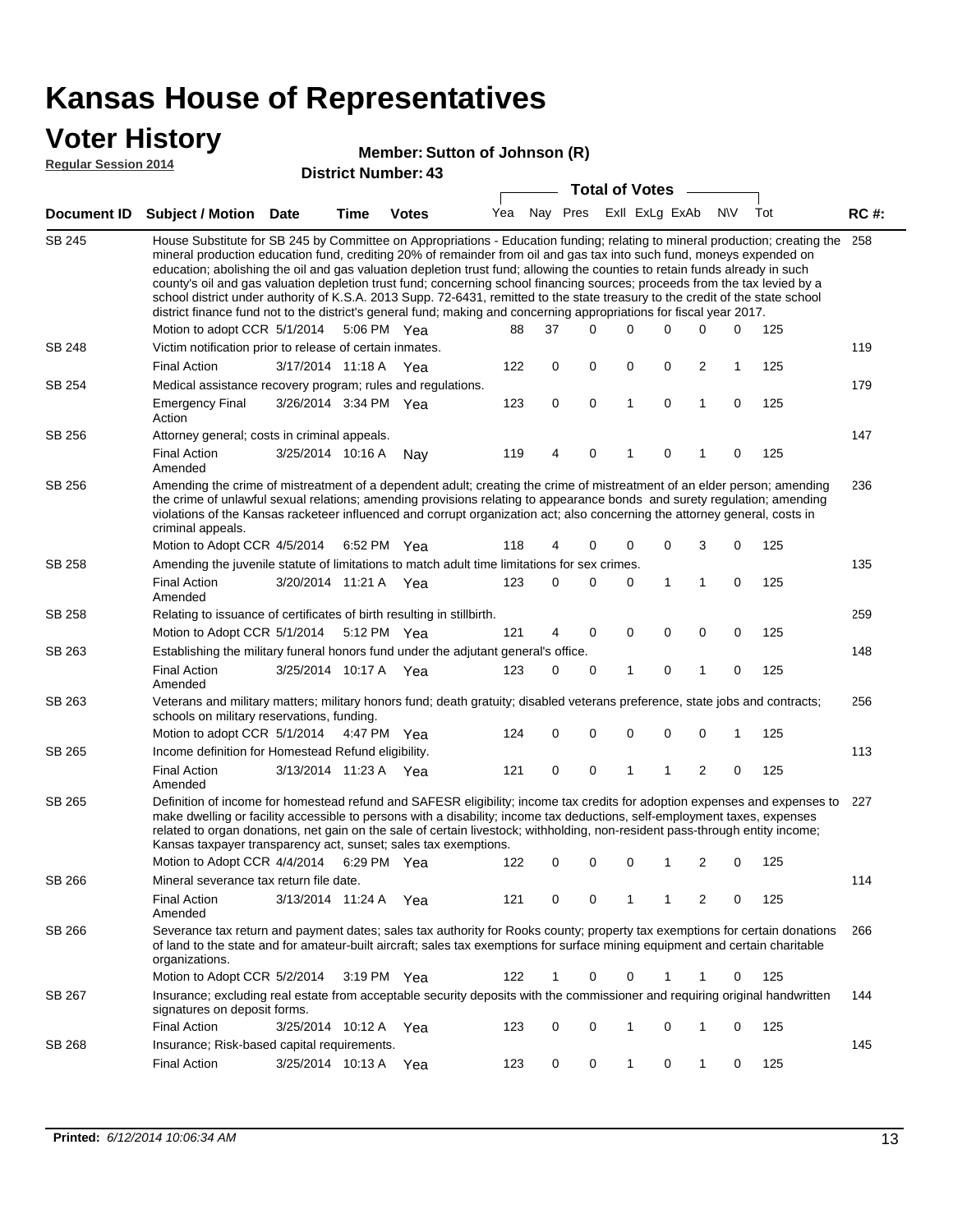### **Voter History**

**Regular Session 2014**

#### **Member: Sutton of Johnson (R)**

|               |                                                                                                                                                                                    |                       |             |              |     |                |          | <b>Total of Votes</b> |                         |                |             |     |             |
|---------------|------------------------------------------------------------------------------------------------------------------------------------------------------------------------------------|-----------------------|-------------|--------------|-----|----------------|----------|-----------------------|-------------------------|----------------|-------------|-----|-------------|
| Document ID   | <b>Subject / Motion Date</b>                                                                                                                                                       |                       | Time        | <b>Votes</b> | Yea |                |          |                       | Nay Pres Exll ExLg ExAb |                | <b>NV</b>   | Tot | <b>RC#:</b> |
| SB 271        | Amending the Kansas medicaid fraud control act.                                                                                                                                    |                       |             |              |     |                |          |                       |                         |                |             |     | 176         |
|               | <b>Emergency Final</b><br><b>Action Amend</b>                                                                                                                                      | 3/26/2014 3:30 PM Yea |             |              | 123 | 0              | 0        | 1                     | $\mathbf 0$             | 1              | $\mathbf 0$ | 125 |             |
| SB 271        | Amending the Kansas medicaid fraud control act.                                                                                                                                    |                       |             |              |     |                |          |                       |                         |                |             |     | 228         |
|               | Motion to Adopt CCR 4/4/2014 6:33 PM Yea                                                                                                                                           |                       |             |              | 122 | 0              | 0        | $\mathbf 0$           | 1                       | 2              | 0           | 125 |             |
| SB 272        | Eliminating the 3% limit on controlled shooting area acreage in a county.                                                                                                          |                       |             |              |     |                |          |                       |                         |                |             |     | 149         |
|               | <b>Final Action</b>                                                                                                                                                                | 3/25/2014 10:19 A Yea |             |              | 123 | 0              | 0        | 1                     | $\mathbf 0$             | 1              | 0           | 125 |             |
| SB 273        | House Substitute for SB 273 by Committee on Transportation †Commercial vehicles; regulation and registration thereof.                                                              |                       |             |              |     |                |          |                       |                         |                |             |     | 168         |
|               | Final Action Sub Bill 3/26/2014 11:00 A Yea<br>Amended                                                                                                                             |                       |             |              | 122 | 1              | 0        | 1                     | $\mathbf 0$             | 1              | 0           | 125 |             |
| SB 273        | Regulation of commercial motor vehicles; exemption from rules and regulations of the Kansas corporation commission.                                                                |                       |             |              |     |                |          |                       |                         |                |             |     | 265         |
|               | Motion to Adopt CCR 5/2/2014                                                                                                                                                       |                       | 3:10 PM Yea |              | 101 | 22             | 0        | 0                     |                         |                | 0           | 125 |             |
| SB 274        | Political action committees, legislative leadership.                                                                                                                               |                       |             |              |     |                |          |                       |                         |                |             |     | 169         |
|               | <b>Final Action</b><br>Amended                                                                                                                                                     | 3/26/2014 11:01 A Yea |             |              | 108 | 15             | 0        | 1                     | $\mathbf 0$             | 1              | 0           | 125 |             |
| SB 278        | Establishing the state board of veterinary examiners within the animal health division of the Kansas department of agriculture<br>for a two-year period.                           |                       |             |              |     |                |          |                       |                         |                |             |     | 127         |
|               | <b>Final Action</b>                                                                                                                                                                | 3/19/2014 11:24 A     |             | Yea          | 122 | 0              | 0        | 0                     | 1                       | 2              | 0           | 125 |             |
| SB 284        | Amending the Kansas 911 act.                                                                                                                                                       |                       |             |              |     |                |          |                       |                         |                |             |     | 124         |
|               | <b>Final Action</b>                                                                                                                                                                | 3/17/2014 11:24 A     |             | Yea          | 121 | $\overline{2}$ | 0        | $\mathbf 0$           | $\mathbf 0$             | $\overline{2}$ | $\mathbf 0$ | 125 |             |
| SB 285        | Optometrists; prohibition against limiting payment for covered services to insurance plan amounts.                                                                                 |                       |             |              |     |                |          |                       |                         |                |             |     | 150         |
|               | <b>Final Action</b><br>Amended                                                                                                                                                     | 3/25/2014 10:20 A Yea |             |              | 123 | 0              | 0        | 1                     | 0                       | 1              | 0           | 125 |             |
| SB 286        | Extending sunset date on certain agriculture fees from July 1, 2015, to July 1, 2019.                                                                                              |                       |             |              |     |                |          |                       |                         |                |             |     | 151         |
|               | <b>Final Action</b><br>Amended                                                                                                                                                     | 3/25/2014 10:23 A     |             | Nav          | 76  | 47             | 0        | 1                     | 0                       | 1              | $\mathbf 0$ | 125 |             |
| SB 286        | Agriculture; extending sunset date on certain agriculture fees from July 1, 2015, to July 1, 2018; national day of the cowboy;<br>establishing the local food and farm task force. |                       |             |              |     |                |          |                       |                         |                |             |     | 264         |
|               | Motion to adopt CCR 5/2/2014 3:04 PM Nav                                                                                                                                           |                       |             |              | 102 | 21             | 0        | 0                     | 1                       | 1              | 0           | 125 |             |
| SB 306        | Modernizing certain insurance laws to allow use of additional investments.                                                                                                         |                       |             |              |     |                |          |                       |                         |                |             |     | 173         |
|               | <b>Emergency Final</b><br>Action                                                                                                                                                   | 3/26/2014 3:26 PM Yea |             |              | 123 | 0              | 0        | 1                     | 0                       | 1              | $\mathbf 0$ | 125 |             |
| <b>SB 308</b> | Updating the Kansas no-call act.                                                                                                                                                   |                       |             |              |     |                |          |                       |                         |                |             |     | 138         |
|               | <b>Final Action</b>                                                                                                                                                                | 3/21/2014 10:15 A     |             | Yea          | 117 | 0              | 0        | 0                     | 1                       | 6              | 1           | 125 |             |
| SB 309        | Health insurance coverage for qualified professional associations.                                                                                                                 |                       |             |              |     |                |          |                       |                         |                |             |     | 182         |
|               | <b>Emergency Final</b><br>Action                                                                                                                                                   | 3/26/2014 3:38 PM Yea |             |              | 122 | 1              | 0        | 1                     | $\mathbf 0$             | 1              | $\mathbf 0$ | 125 |             |
| SB 310        | Grand juries; crimes to consider; amendment of indictment.                                                                                                                         |                       |             |              |     |                |          |                       |                         |                |             |     | 180         |
|               | <b>Emergency Final</b><br>Action                                                                                                                                                   | 3/26/2014 3:35 PM Yea |             |              | 122 | 1              | 0        | 1                     | 0                       | 1              | 0           | 125 |             |
| SB 311        | Increasing the noneconomic damages cap and changing rules related to expert evidence.                                                                                              |                       |             |              |     |                |          |                       |                         |                |             |     | 142         |
|               | <b>Final Action</b><br>Amended                                                                                                                                                     | 3/24/2014 10:17 A Yea |             |              | 119 | 3              | $\Omega$ | 0                     | 0                       | 3              | 0           | 125 |             |
| SB 311        | Increasing the noneconomic damages cap, changing rules related to expert evidence and repealing statutes pertaining to<br>collateral source benefits.                              |                       |             |              |     |                |          |                       |                         |                |             |     | 203         |
|               | Motion to adopt CCR 4/3/2014 6:15 PM Yea                                                                                                                                           |                       |             |              | 120 | 4              | 0        | 0                     | 0                       | 1              | 0           | 125 |             |
| SB 321        | Return of premiums separate from notice of denial of coverage.                                                                                                                     |                       |             |              |     |                |          |                       |                         |                |             |     | 146         |
|               | <b>Final Action</b>                                                                                                                                                                | 3/25/2014 10:15 A Yea |             |              | 123 | 0              | 0        | 1                     | 0                       | 1              | 0           | 125 |             |
| SB 329        | Clarifying court orders relating to parents in juvenile offender cases.<br><b>Final Action</b>                                                                                     | 3/20/2014 11:23 A Yea |             |              | 123 | 0              | 0        | 0                     | 1                       | $\mathbf{1}$   | 0           | 125 | 136         |
|               | Amended                                                                                                                                                                            |                       |             |              |     |                |          |                       |                         |                |             |     |             |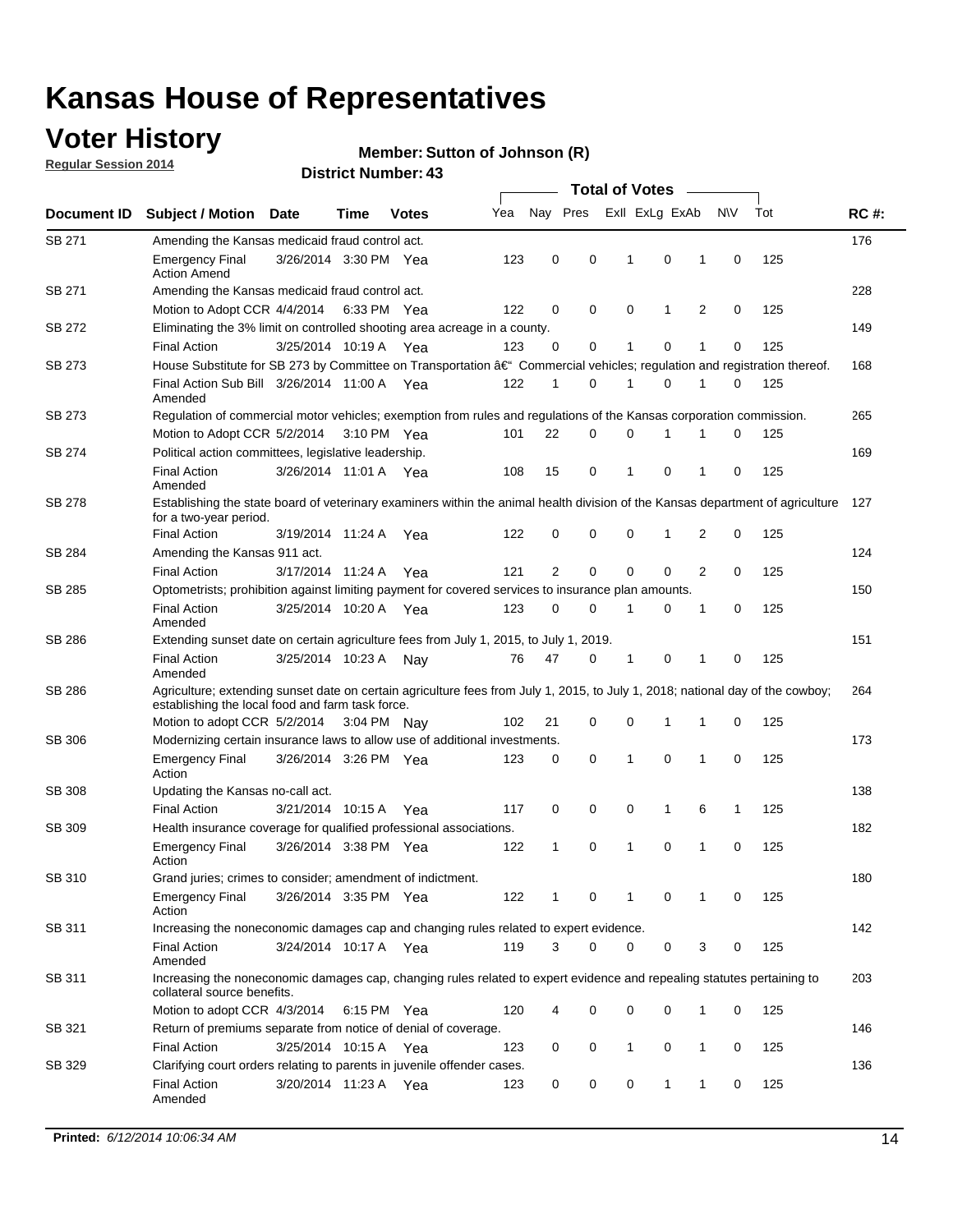### **Voter History**

**Regular Session 2014**

#### **Member: Sutton of Johnson (R)**

|                 |                                                                                                                                                                    |                       |             |              |     |              |                | <b>Total of Votes</b>   |             |              |           |     |             |
|-----------------|--------------------------------------------------------------------------------------------------------------------------------------------------------------------|-----------------------|-------------|--------------|-----|--------------|----------------|-------------------------|-------------|--------------|-----------|-----|-------------|
| Document ID     | <b>Subject / Motion Date</b>                                                                                                                                       |                       | Time        | <b>Votes</b> | Yea |              |                | Nay Pres ExII ExLg ExAb |             |              | <b>NV</b> | Tot | <b>RC#:</b> |
| SB 329          | Clarifying court orders relating to parents in juvenile offender cases and changing the statute of limitations on certain juvenile<br>offenses.                    |                       |             |              |     |              |                |                         |             |              |           |     | 242         |
|                 | Motion to adopt CCR 4/30/2014 3:23 PM Yea                                                                                                                          |                       |             |              | 122 | $\mathbf 1$  | 0              | 1                       | -1          | $\mathbf 0$  | 0         | 125 |             |
| SB 344          | Special permits, oversized loads, transportation of hay or feed stuffs.                                                                                            |                       |             |              |     |              |                |                         |             |              |           |     | 152         |
|                 | <b>Final Action</b><br>Amended                                                                                                                                     | 3/25/2014 10:24 A     |             | Yea          | 122 | $\mathbf{1}$ | 0              | 1                       | $\mathbf 0$ | $\mathbf{1}$ | 0         | 125 |             |
| SB 349          | Boiler safety act; deputy inspectors.                                                                                                                              |                       |             |              |     |              |                |                         |             |              |           |     | 128         |
|                 | <b>Final Action</b><br>Amended                                                                                                                                     | 3/19/2014 11:25 A     |             | Yea          | 119 | 3            | 0              | 0                       | 1           | 2            | 0         | 125 |             |
| <b>SB 349</b>   | Board of technical professions; recodification of professions and scope of practice, other; boiler safety act, deputy<br>inspectors.                               |                       |             |              |     |              |                |                         |             |              |           |     | 215         |
|                 | Motion to Adopt CCR 4/4/2014                                                                                                                                       |                       | 10:02 A     | Yea          | 112 | 11           | 0              | 1                       | 0           | 1            | 0         | 125 |             |
| SB 351          | Vehicle identification numbers; penalties; damages.                                                                                                                |                       |             |              |     |              |                |                         |             |              |           |     | 153         |
|                 | <b>Final Action</b>                                                                                                                                                | 3/25/2014 10:25 A     |             | Yea          | 123 | 0            | 0              | 1                       | 0           | 1            | 0         | 125 |             |
| <b>SB 357</b>   | Increasing the number of allowable hunter education deferrals.                                                                                                     |                       |             |              |     |              |                |                         |             |              |           |     | 154         |
|                 | <b>Final Action</b><br>Amended                                                                                                                                     | 3/25/2014 10:26 A     |             | Yea          | 97  | 26           | 0              | 1                       | 0           | 1            | 0         | 125 |             |
| SB 357          | Authorizing land purchases by the state; amending process state uses to address seized wildlife; increasing the number of<br>allowable hunter education deferrals. |                       |             |              |     |              |                |                         |             |              |           |     | 275         |
|                 | Motion to Adopt CCR 5/2/2014                                                                                                                                       |                       | 7:53 PM Yea |              | 113 | 11           | 0              | 0                       | 0           | 1            | 0         | 125 |             |
| SB 359          | Relating to asbestos-related liability.                                                                                                                            |                       |             |              |     |              |                |                         |             |              |           |     | 177         |
|                 | <b>Emergency Final</b><br>Action                                                                                                                                   | 3/26/2014 3:32 PM Yea |             |              | 94  | 29           | 0              | 1                       | 0           | 1            | 0         | 125 |             |
| SB 367          | Creating the student data privacy act.                                                                                                                             |                       |             |              |     |              |                |                         |             |              |           |     | 186         |
|                 | <b>Emergency Final</b><br><b>Action Amend</b>                                                                                                                      | 3/26/2014 3:43 PM Yea |             |              | 119 | 4            | 0              | 1                       | 0           | 1            | 0         | 125 |             |
| <b>SB 367</b>   | Creating the student data privacy act.                                                                                                                             |                       |             |              |     |              |                |                         |             |              |           |     | 245         |
|                 | Motion to adopt CCR 4/30/2014 3:41 PM Yea                                                                                                                          |                       |             |              | 123 | 0            | 0              | 1                       | 1           | 0            | 0         | 125 |             |
| SB 371          | Amending employment security law regarding disposition of penalty funds and disclosure of confidential information.                                                |                       |             |              |     |              |                |                         |             |              |           |     | 129         |
|                 | <b>Final Action</b>                                                                                                                                                | 3/19/2014 11:27 A Yea |             |              | 90  | 32           | 0              | $\mathbf 0$             | 1           | 2            | 0         | 125 |             |
| SB 372          | Amending the shared work unemployment compensation program; layoff aversion.                                                                                       |                       |             |              |     |              |                |                         |             |              |           |     | 155         |
|                 | <b>Final Action</b>                                                                                                                                                | 3/25/2014 10:28 A     |             | Yea          | 123 | 0            | 0              | $\mathbf{1}$            | 0           | 1            | 0         | 125 |             |
| SB 402          | Amending statutes related to the Kansas criminal justice information system committee.                                                                             |                       |             |              |     |              |                |                         |             |              |           |     | 178         |
|                 | <b>Emergency Final</b><br>Action                                                                                                                                   | 3/26/2014 3:33 PM Yea |             |              | 123 | 0            | 0              | 1                       | 0           | 1            | 0         | 125 |             |
| SB 423          | Authorizing Department of Administration to sell Landon and Eisenhower state office buildings.                                                                     |                       |             |              |     |              |                |                         |             |              |           |     | 233         |
|                 | <b>Final Action</b><br>Amended                                                                                                                                     | 4/5/2014              | 10:28 A     | Yea          | 66  | 55           | 0              | 0                       | 0           | 4            | 0         | 125 |             |
| SB 424          | Amending the statutory requirements for a valid hospital lien.                                                                                                     |                       |             |              |     |              |                |                         |             |              |           |     | 183         |
|                 | <b>Emergency Final</b><br>Action                                                                                                                                   | 3/26/2014 3:39 PM Yea |             |              | 115 | 8            | 0              | 1                       | 0           | 1            | 0         | 125 |             |
| <b>SCR 1618</b> | Substitute for SCR 1618 by Committee on Federal and State Affairs -- State constitutional amendment authorizing raffles.                                           |                       |             |              |     |              |                |                         |             |              |           |     | 170         |
|                 | Final Action Sub Bill 3/26/2014 11:06 A Yea                                                                                                                        |                       |             |              | 102 | 19           | $\overline{2}$ | 1                       | 0           | 1            | 0         | 125 |             |
| <b>SCR 1620</b> | Port authority; creation in Stafford, Kansas.                                                                                                                      |                       |             |              |     |              |                |                         |             |              |           |     | 234         |
|                 | <b>Final Action</b>                                                                                                                                                | 4/5/2014              | 10:29 A Yea |              | 121 | 0            | 0              | 0                       | 0           | 4            | 0         | 125 |             |